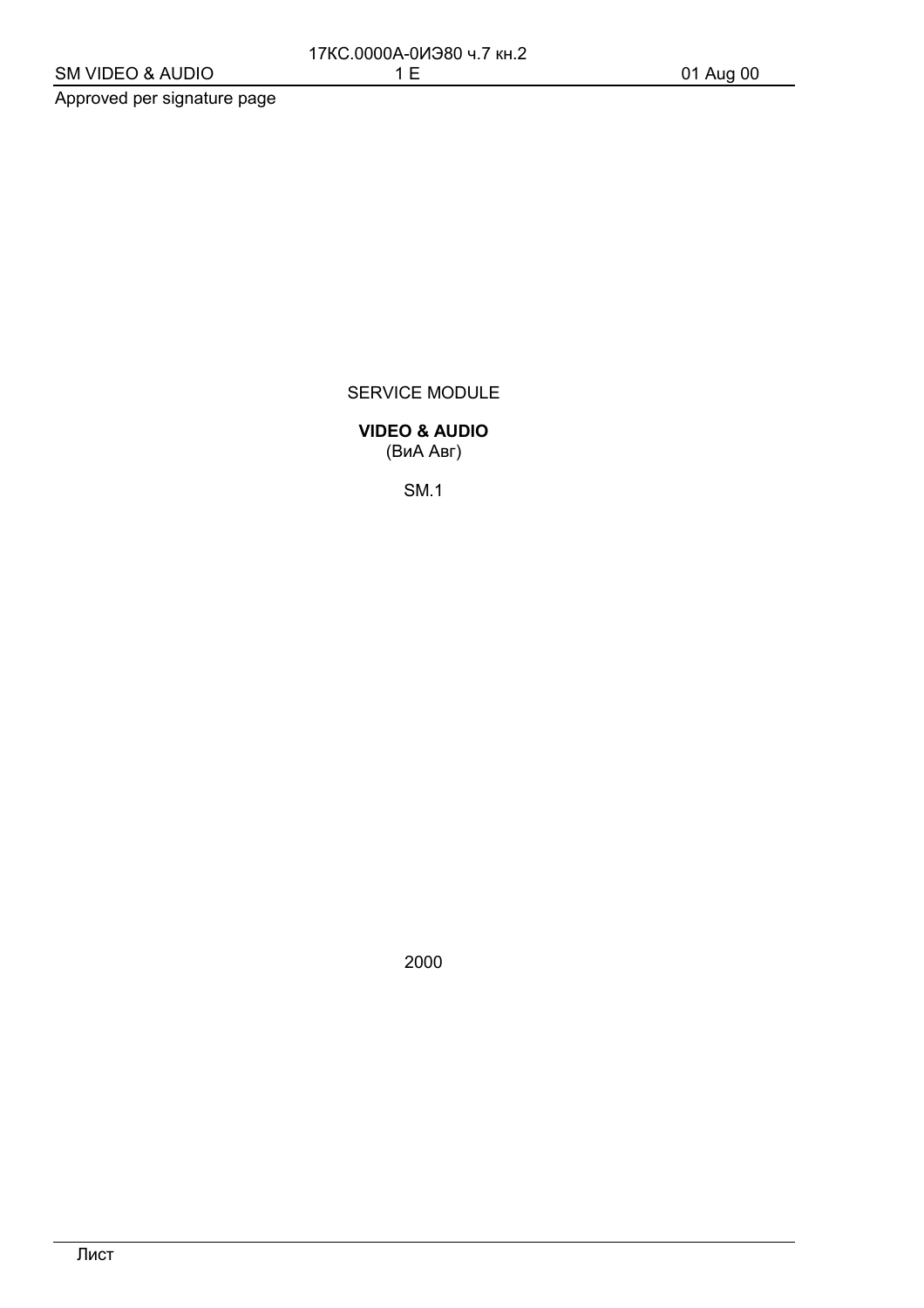| 1<br>E                     | 01 Aug 00    |
|----------------------------|--------------|
| 2E                         | 01 Aug<br>00 |
| 3E                         | 01<br>Aug 00 |
| - 4 5 6 7 -<br>- 4 5 6 7 - | 01 Aug 00    |
|                            | 01 Aug 00    |
|                            | 01 Aug 00    |
|                            | 01 Aug 00    |
| $1 - 1E$                   | 01 Aug 00    |
| $2 - 1 E$                  | 01 Aug 00    |
| $2 - 2E$                   | 01 Aug 00    |
| $2 - 3E$                   | 01 Aug 00    |
| $2-4E$                     | 01 Aug 00    |
| $2 - 5E$                   | 01 Aug 00    |
| $2 - 6E$                   | 01 Aug 00    |
| $2 - 7E$                   | 01 Aug 00    |
| $2 - 8 E$                  | 01 Aug 00    |
| $2 - 9E$                   | 01 Aug 00    |
| $2 - 10 E$                 | 01 Aug 00    |
| $2 - 11E$                  | 01 Aug 00    |
| $2 - 12$<br>E              | 01 Aug 00    |
| $2 - 13E$                  | 01 Aug 00    |
| $2 - 14 E$                 | 01 Aug 00    |
| $2 - 15E$                  | 01 Aug 00    |
| $2 - 16E$                  | 01 Aug 00    |
| $2 - 17E$                  | 01<br>Aug 00 |
| $2 - 18E$                  | 01<br>Aug 00 |
| $2 - 19E$                  | 01 Aug 00    |
| $2 - 20 E$                 | Aug 00<br>01 |
| $2 - 21E$                  | 01<br>Aug 00 |
| $3 - 1$ E                  | 01 Aug 00    |
| $3 - 2E$                   | 01 Aug 00    |
| E<br>$4 - 1$               | 01 Aug 00    |
| 2E<br>$\overline{4}$       | 01<br>Aug 00 |
| $4 - 3E$                   | 01 Aug 00    |
| 4—4 E                      | 01 Aug 00    |
| 4 <sup>-5</sup> E          | 01 Aug 00    |
| $4 - 6E$                   | 01 Aug 00    |
| $4 - 7E$                   | 01 Aug 00    |
| $4 - 8$ E                  | 01 Aug 00    |
| $4 - 9E$                   | 01 Aug 00    |
|                            |              |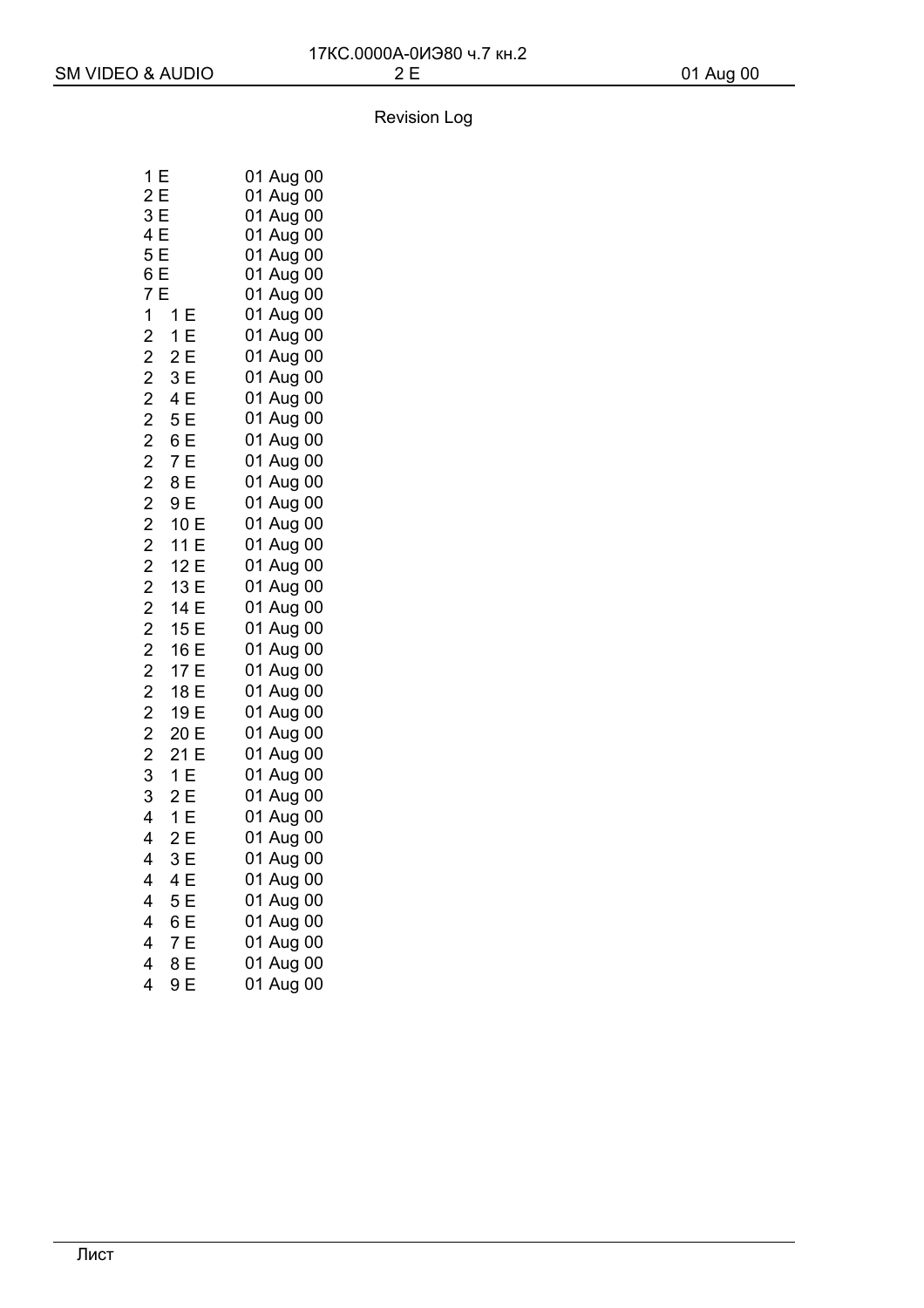## **TABLE OF CONTENTS**

| 2.8. VIEWING VIDEO ON THE BETACAM VTR WITHOUT DOWNLINK  2-16 |  |
|--------------------------------------------------------------|--|
|                                                              |  |
|                                                              |  |
|                                                              |  |
|                                                              |  |
|                                                              |  |
|                                                              |  |
|                                                              |  |
|                                                              |  |
|                                                              |  |
|                                                              |  |
|                                                              |  |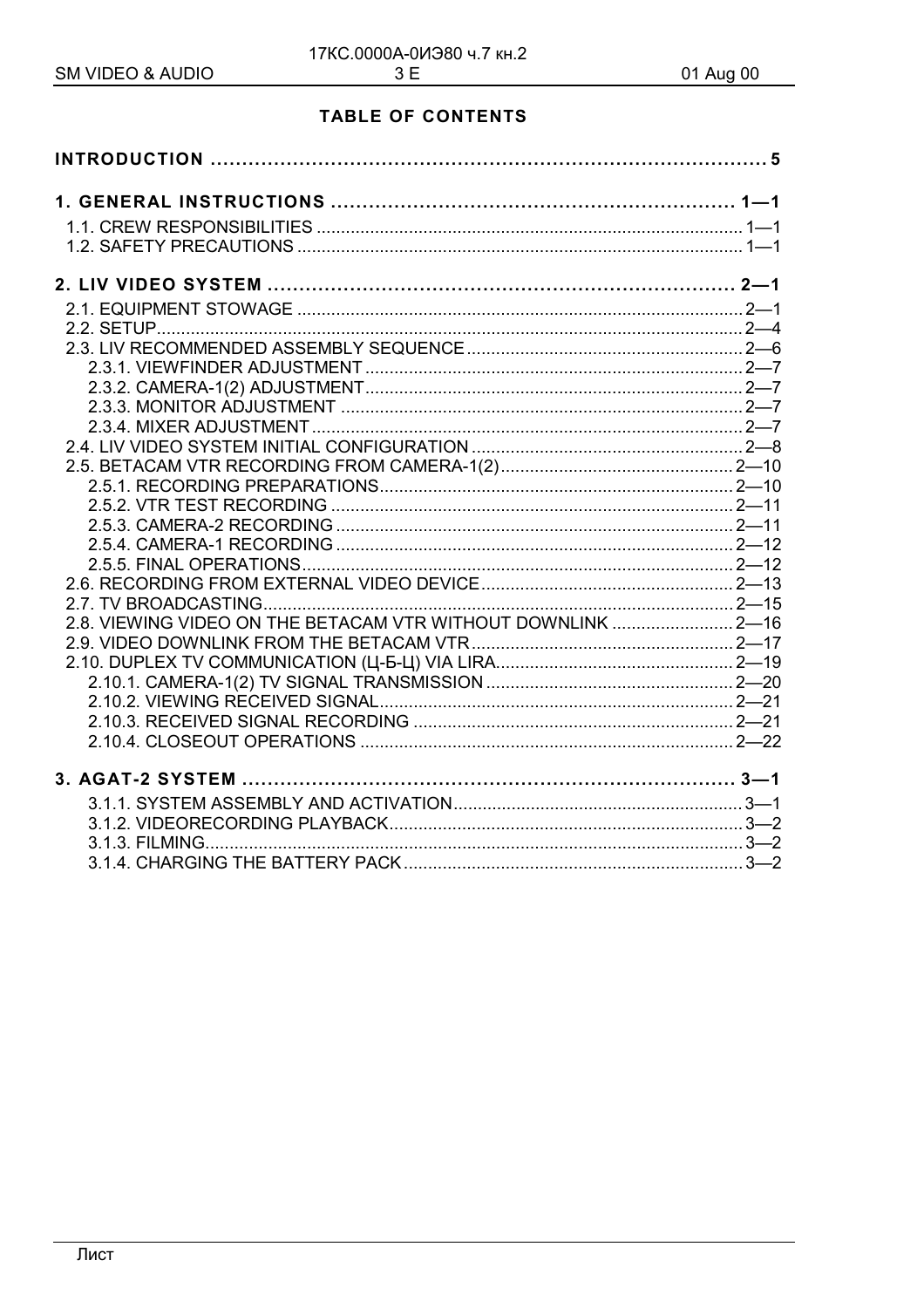#### 17КС.0000А-0ИЭ80 ч.7 кн.2  $4F$

| <b>SM VIDEO &amp; AUDIO</b> | 4 F | 01 Aug 00 |
|-----------------------------|-----|-----------|
|                             |     |           |
|                             |     |           |
|                             |     |           |
|                             |     |           |
|                             |     |           |
|                             |     |           |
|                             |     |           |
|                             |     |           |
|                             |     |           |
|                             |     |           |
|                             |     |           |
|                             |     |           |
|                             |     |           |
|                             |     |           |
|                             |     |           |
|                             |     |           |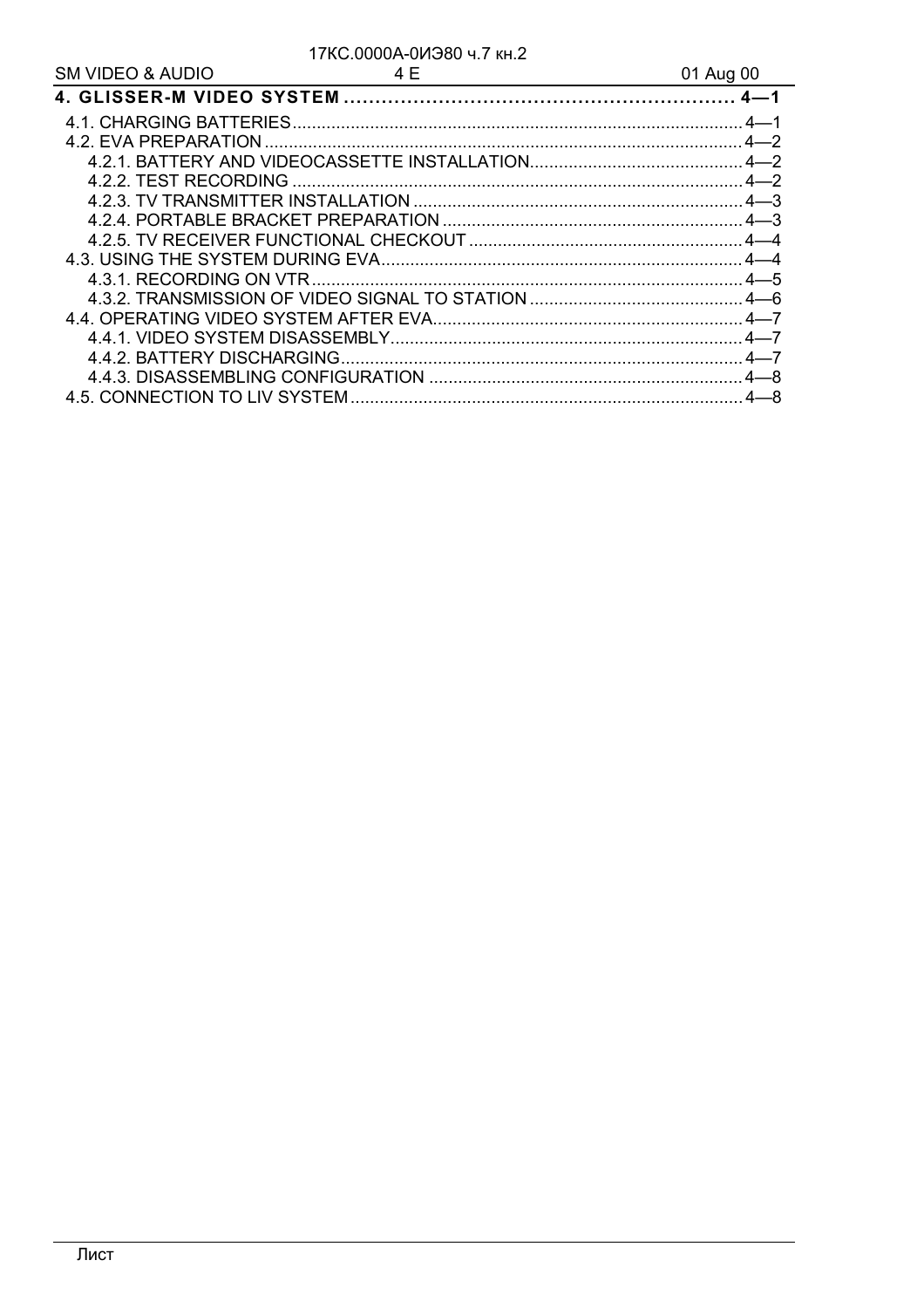## **INTRODUCTION**

These crew procedures contain information for the crew about LIV video system, AGAT-2 system, and GLISSER-M video system operations

These crew procedures are intended for trained crew members who have completed the full training course and simulations.

These crew procedures may be updated pending systems modification and procedure validation at simulators and training facilities.

## **ABBREVIATIONS AND ACRONYMS**

| cbl         | - Cable                                        |
|-------------|------------------------------------------------|
| cnctr       | - Connector                                    |
| comm pass   | - Communicational Session                      |
| <b>EVA</b>  | - Extravehicular Activity                      |
| LED         | - Light-Emitting Diode                         |
| <b>MCC</b>  | - Mission Control Center                       |
| pb          | - Push-button                                  |
| RCVR        | - Receiver                                     |
| SW          | - Switch, Selector Switch, Toggle Switch       |
| <b>VTR</b>  | - Video Tape Recorder                          |
| <b>XMTR</b> | - Transmitter                                  |
|             |                                                |
| АФУ         | - Antenna Feeder Unit                          |
| <b>GAP</b>  | - Battery Discharge Unit                       |
| БЗУ         | - Battery Charger                              |
| <b>BKY</b>  | - Video Control Unit                           |
| ΓБ          | - Sealed Enclosure                             |
| ГНШК -      | - Low Noise Headset                            |
| ЗАКР        | - close, closed                                |
| MM3         | - Mech-Magnetic Latch                          |
| ОТКР        | - open, opened                                 |
| п           | - procedure section                            |
| ПРД         | - transmitter                                  |
| <b>NPM</b>  | - receiver                                     |
| <b>PEC</b>  | - receptacle                                   |
| <b>CTTC</b> | - telephone and telegraph communication system |
| <b>CX</b>   | - diagram, schematic                           |
| TВ          | - television                                   |
| <b>TBC</b>  | - TV subsystem                                 |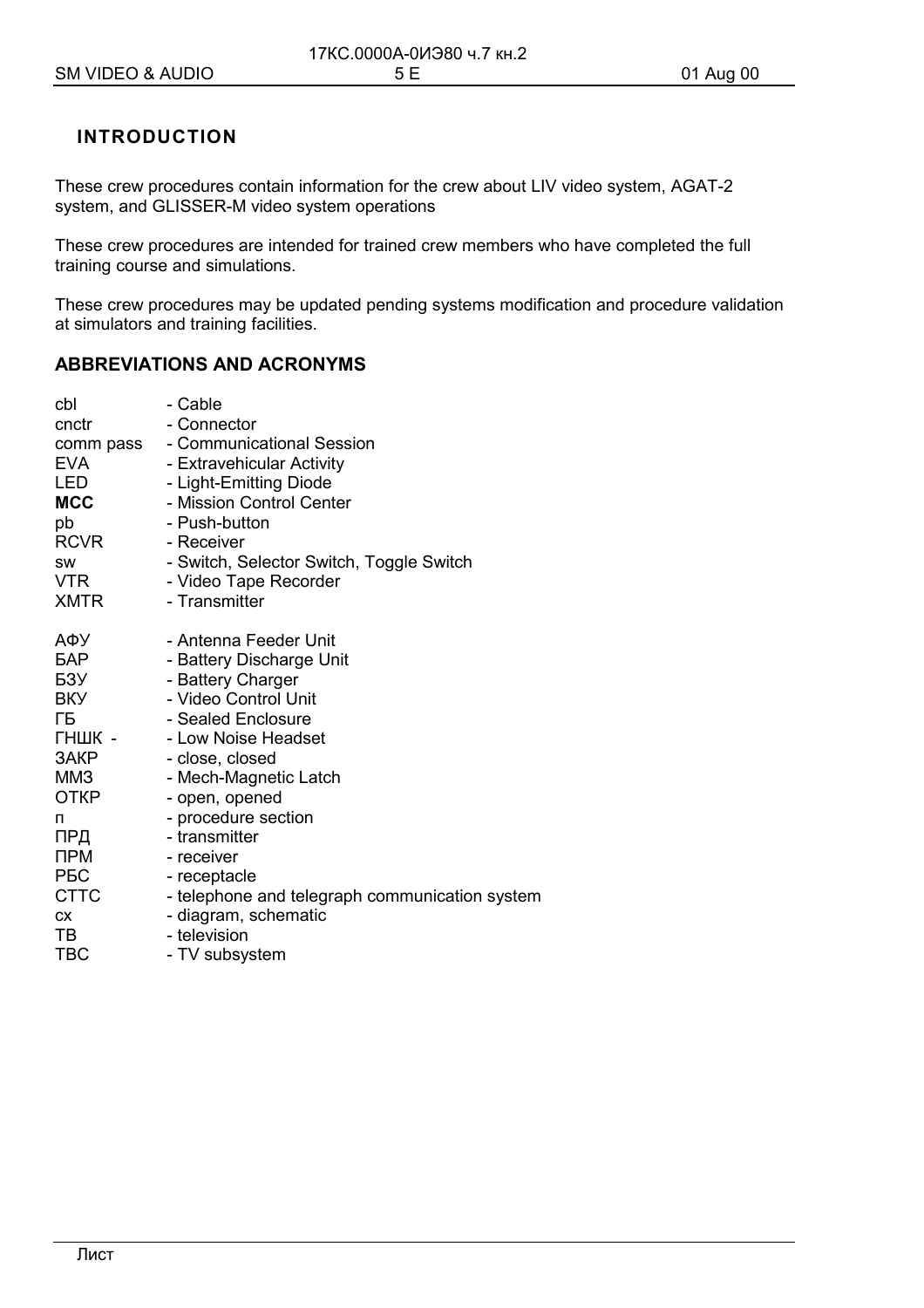#### **SYMBOLS**  $\Box$ - illuminated в - blinking п - not illuminated  $\mathbf{\Pi}$ - illumination status changes when command is issued ψ - sw  $\rightarrow$  On (i.e. up relative to label on panel) - sw  $\rightarrow$  Off (i.e. down relative to label on panel) କ  $\cap$ - rotate clockwise  $\Omega$ - rotate counterclockwise - rotate clockwise to stop  $\Omega$ - rotate counterclockwise to stop  $\Omega$  $\curvearrowleft$ - adjust by rotating - place physical device in designated state  $\rightarrow$ - disconnect  $\leftrightarrow$  $\rightarrow$ - connect  $\frac{1}{\sqrt{2}}$ - press pushbutton ± - press pushbutton to lock  $\overline{\Lambda}$ - press pushbutton to release  $\sqrt{ }$ - check (in case of discrepancy, attempt a corrective action one time only)  $\blacktriangleleft$ - verify ∢∢ - continuously monitor  $\mathbb{D}$ - verify aurally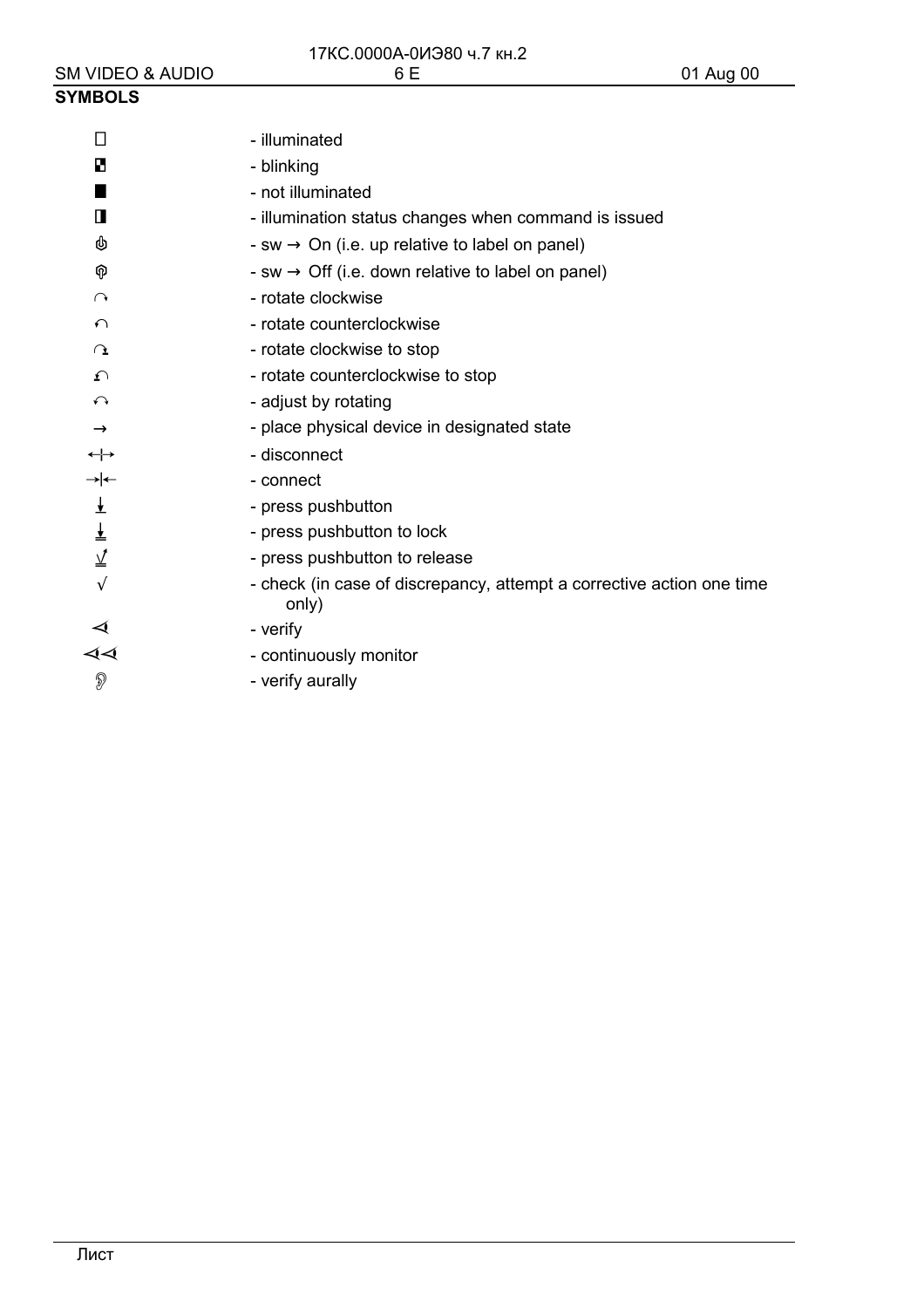## **1. GENERAL INSTRUCTIONS**

## **1.1. CREW RESPONSIBILITIES**

While performing operations, the crew is responsible for the following actions:

- 1. Perform operations per these crew procedures and **MCC** instructions in accordance with the crew functional responsibilities and current status of the onboard systems.
- 2. **Report to MCC** completed operations.
- 3. Monitor systems operation per these crew procedures and **MCC** instructions.
- 4. When there is a deviation from nominal systems operation, the crew is responsible for the following actions:
	- record time when deviation (malfunction) was detected;
	- record nature of deviation (malfunction);
	- **report to MCC** at earliest available comm pass.
- 5. Prior to operations, perform indicator checks on the control panels to be used.
- 6. Record actual time spent perfoming operations.
- 7. When working with the equipment containing protective caps and covers:
	- prior to work remove caps and covers
	- after work is complete install back

## **1.2. SAFETY PRECAUTIONS**

To ensure nominal systems operation and crew safety, the crew is responsible for the following actions:

- 1. When working with the system, use only hardware, tools and protective devices, designated by these crew procedures or by **MCC**;
- 2. Upon detection of an off-nominal situation, not documented in these crew procedures, the crew is responsible for the following actions:
	- stop working with the system;
	- record time when the off-nominal situation was detected;
	- record nature of the off-nominal situation;
	- **report to MCC** at earliest available comm pass.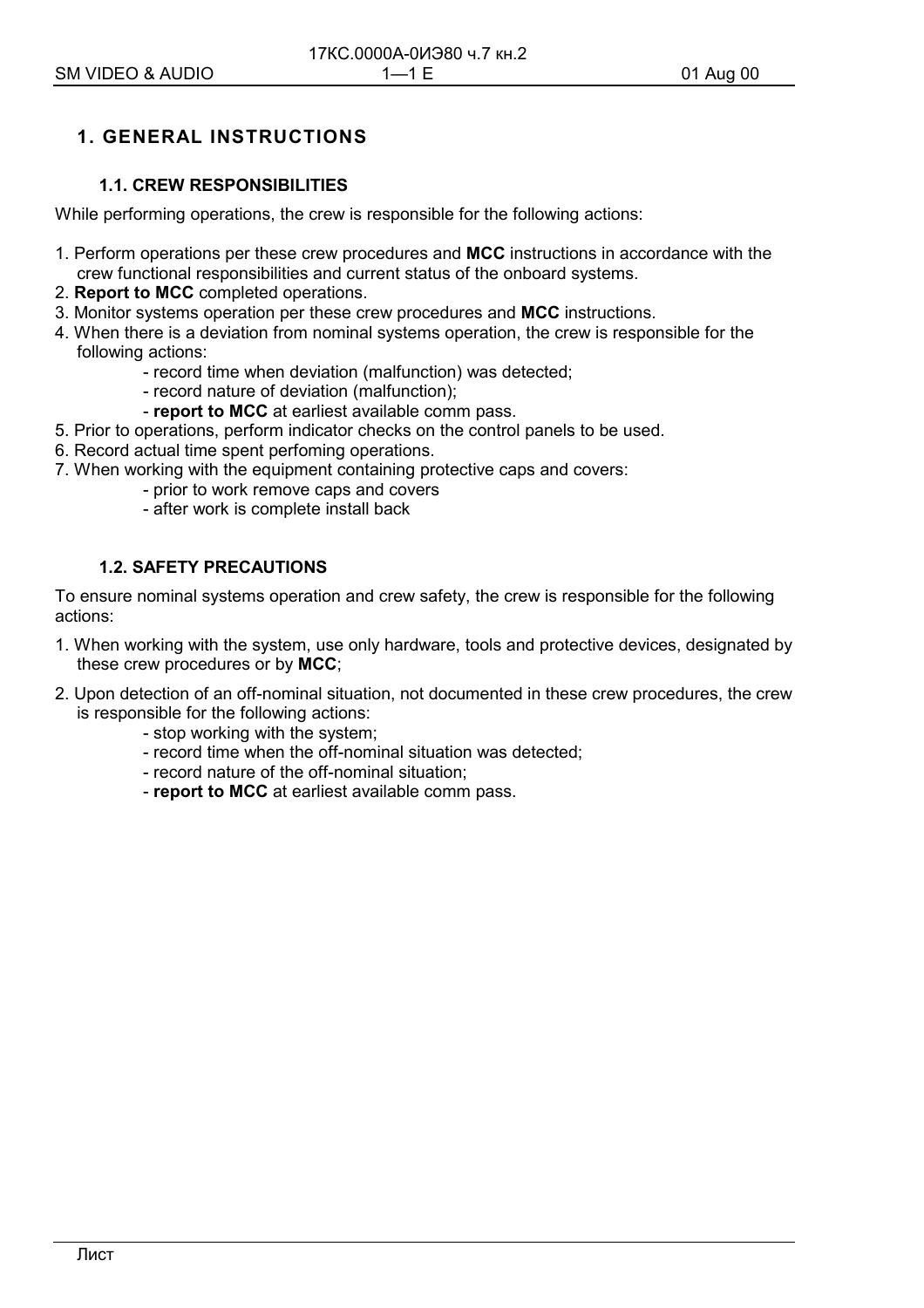## **2. LIV VIDEO SYSTEM**

## **2.1. EQUIPMENT STOWAGE**

Associated cables (20) are located in a green kit-bag made of Bogatyr fabric LIV container #1 (see Figure 2.1-1) contains the following equipment:

| #              | Name                   | Quantity |
|----------------|------------------------|----------|
| 1.             | Camera BVP-70P         |          |
| 2.             | Viewfinder             | 2        |
| 3.             | Lens A 8.5×5.5 BERM    | 2        |
| 4.             | Microphone F115        |          |
| 5.             | Microphone ECM-55S     |          |
| 6.             | Monitor PVM-9020ME     |          |
| 7 <sub>1</sub> | Videocassette BCT-30MA | 12       |
| 8.             | Headphones MDR-CDR333  |          |
| 9.             | Time base corrector    |          |

LIV container #2 (see Figure 2.1-2) contains the kit with the following equipment:

| # | Name                           | Quantity |
|---|--------------------------------|----------|
|   | Videocassette recorder BVW-50P |          |
| 2 | Encorder K-015                 |          |
| 3 | Converter UN-941               |          |
|   | Mixer MXP-42                   |          |
| 5 | Videocassette BCT-30MA         | 10       |
| 6 | Microphone ECM-55S power unit  |          |
|   | Multipurpose portable bracket  |          |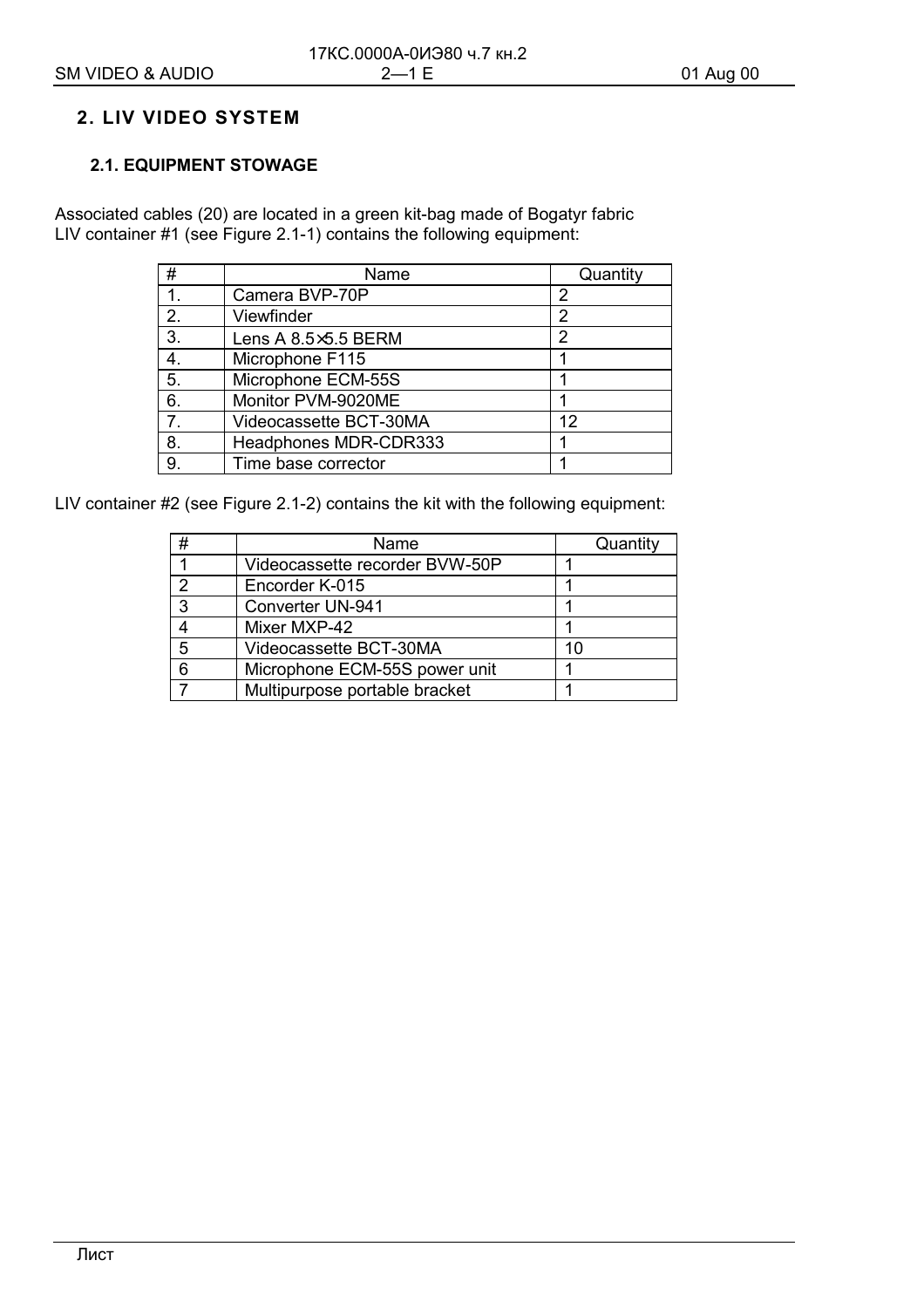

Figure 2.1-1. Contents of LIV container #1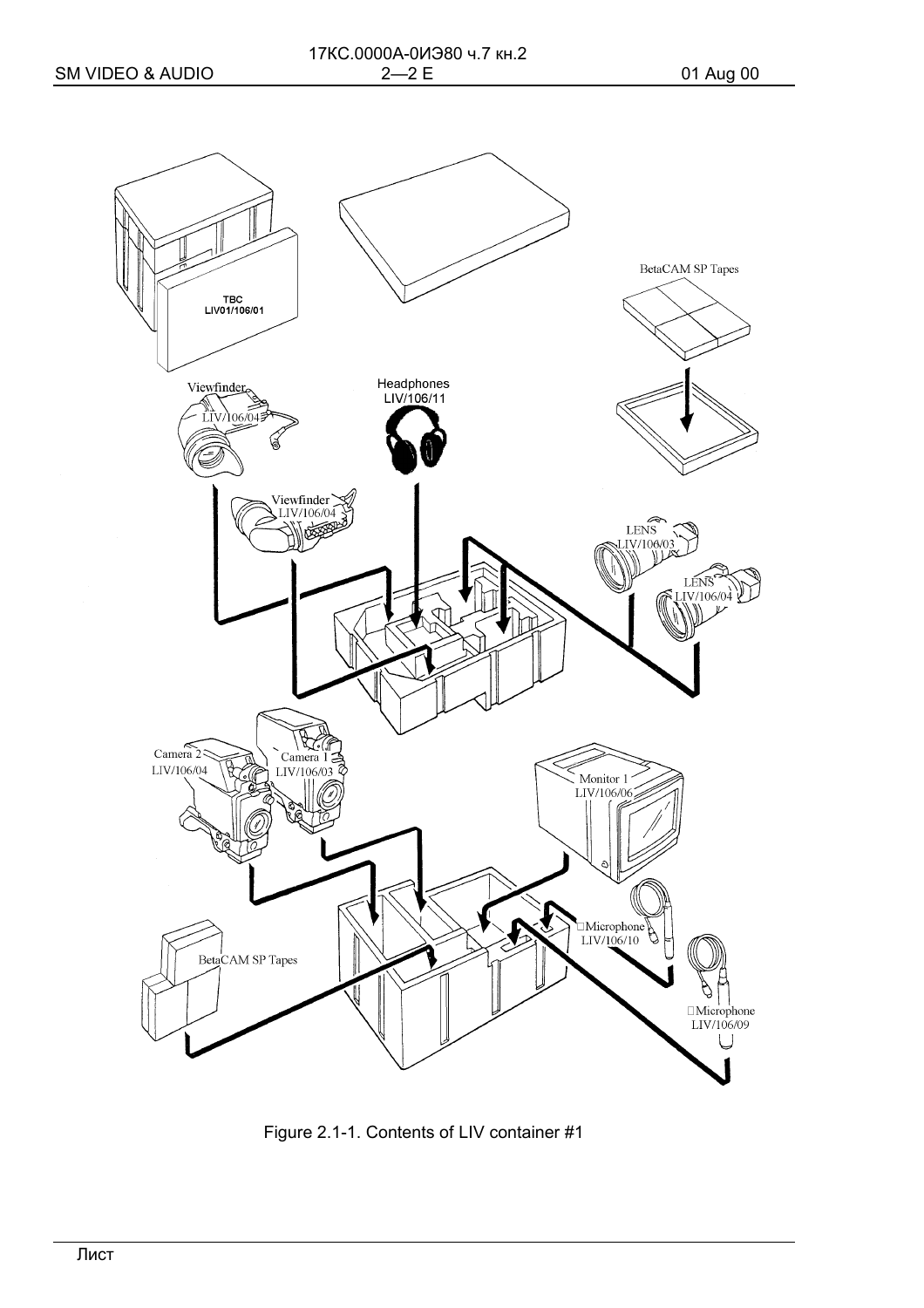

Figure 2.1-2. Contents of LIV container #2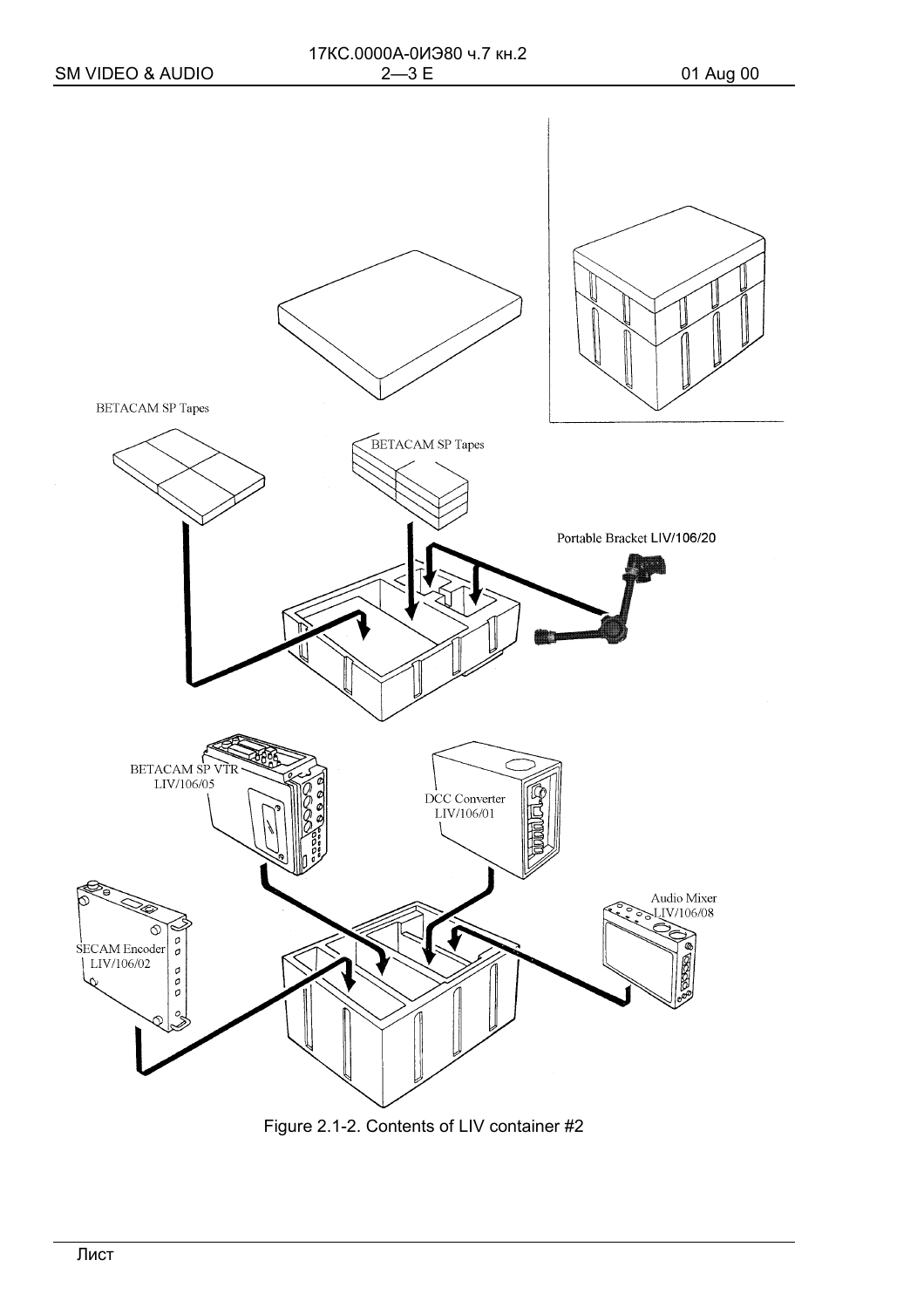## 2.2. SETUP

1. Install the video system units on the retractable tray in floor recess near panel 426

Secure using the Velcro attached to units.



Figure 2.2-1. Placement of LIV video system units

2. Install monitors-1, 2 on multipurpose portable brackets inside SM.



- 3. Secure Camera-1 onto handrails in shooting location using multipurpose portable bracket
- 4. Connect devices (see Figure 2.2-2) Secure connecting cables on panels using available securing hardware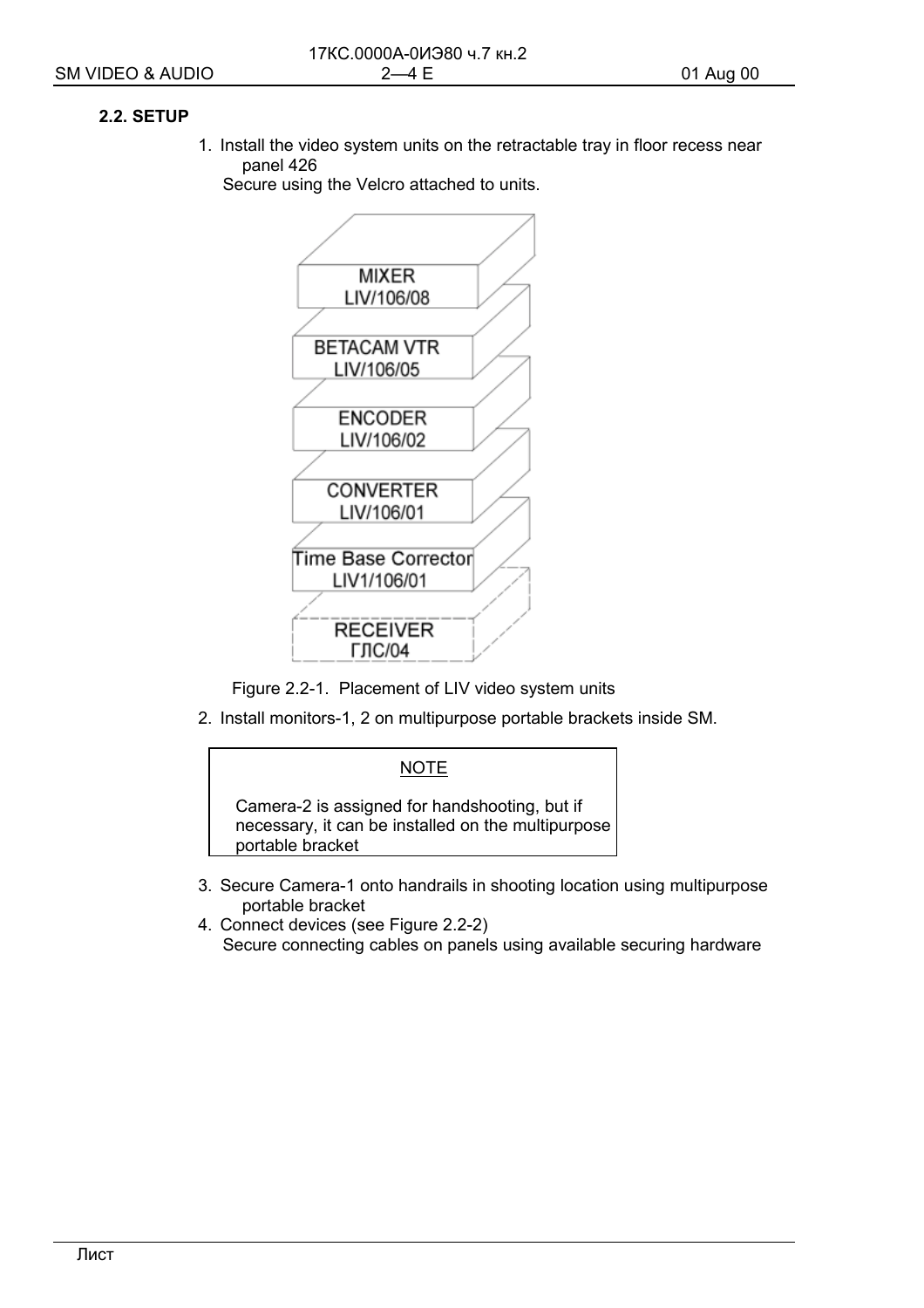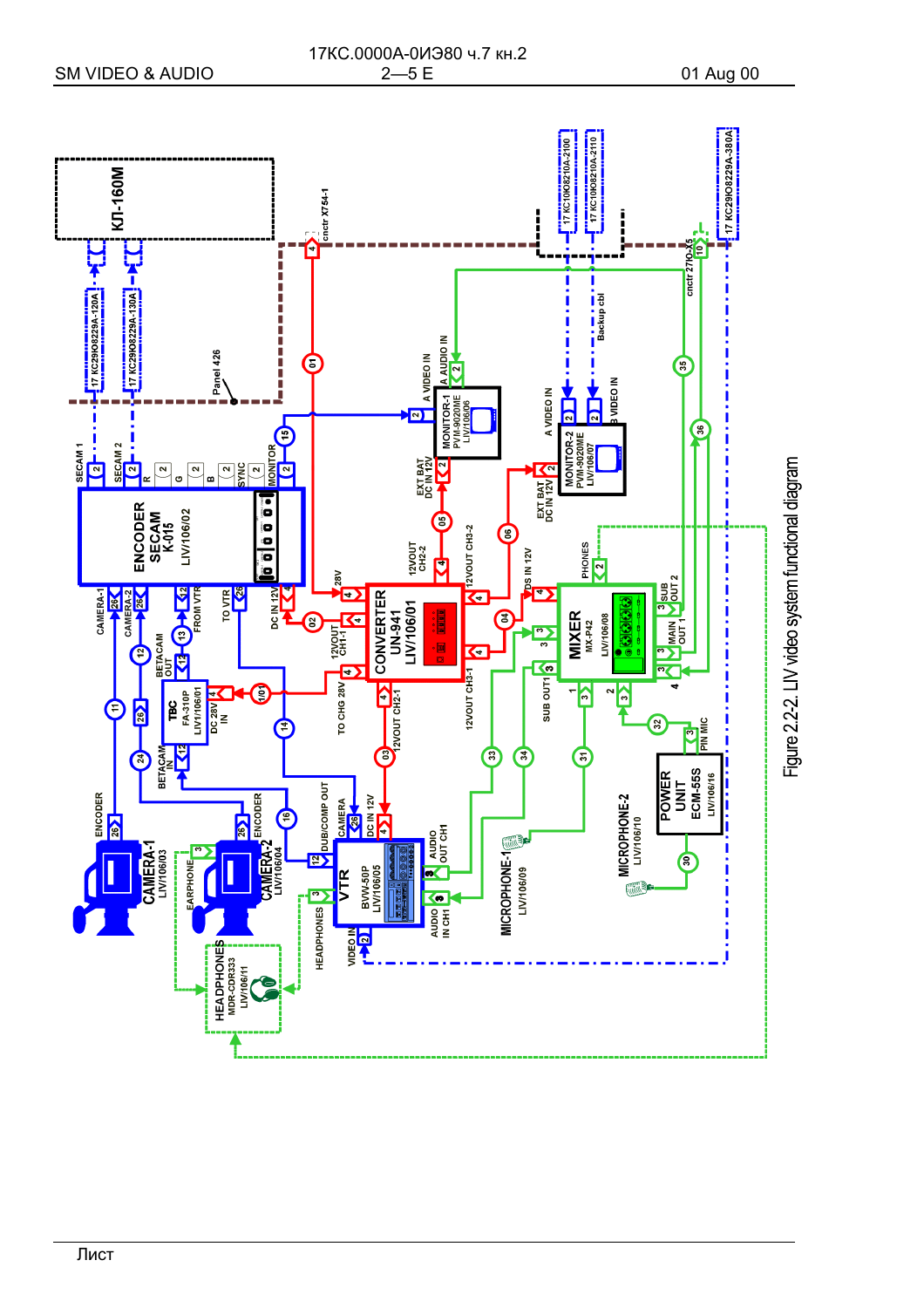## 2.3. LIV RECOMMENDED ASSEMBLY SEQUENCE

|              | CABLE                                                                         | <b>CABLE CONNECTOR</b>  | DEVICE CONNECTOR                                      | <b>DEVICE</b>         |  |
|--------------|-------------------------------------------------------------------------------|-------------------------|-------------------------------------------------------|-----------------------|--|
|              | LIV/01                                                                        | cnctr X754-1            | cnctr X754-1                                          | pnl 426               |  |
| P            |                                                                               | cnctr DC IN 28V         | cnctr DC IN 28V                                       | Converter LIV/106/01  |  |
|              | LIV/02                                                                        | cnctr 12V OUT CH1-1     | cnctr 12V CH1-1                                       | Converter LIV/106/01  |  |
| $\circ$      |                                                                               | cnctr DC IN 12V         | cnctr DC IN 12V                                       | Encoder LIV/106/02    |  |
|              | LIV/03                                                                        | cnctr 12V OUT CH2-1     | cnctr 12V OUT CH2-1                                   | Converter LIV/106/01  |  |
| W            |                                                                               | cnctr DC IN 12V         | cnctr DC IN 12V                                       | <b>VTR LIV/106/05</b> |  |
|              | LIV/04                                                                        | cnctr 12V OUT CH3-1     | cnctr 12V OUT CH3-1                                   | Converter LIV/106/01  |  |
| E            |                                                                               | cnctr DC IN 12V         | cnctr DC IN 12V                                       | Mixer LIV/106/08      |  |
|              | LIV/05                                                                        | cnctr 12V OUT CH2-2     | cnctr 12V OUT CH2-2                                   | Converter LIV/106/01  |  |
| $\mathsf{R}$ |                                                                               | cnctr EXT BAT DC IN 12V | cnctr EXT BAT DC IN 12V                               | Monitor-1 LIV/106/06  |  |
|              | LIV/06                                                                        | cnctr 12V OUT CH1-1     | cnctr 12V OUT CH1-1                                   | Converter LIV/106/01  |  |
|              |                                                                               | cnctr EXT BAT DC IN 12V | cnctr EXT BAT DC IN 12V                               | Monitor-2 LIV/106/07  |  |
|              | LIV1/01                                                                       | cnctr TO CHG 28V        | cnctr TO CHG 28V                                      | Converter LIV/106/01  |  |
|              |                                                                               | cnctr DC IN 28V         | cnctr DC IN 28V                                       | TBC LIV1/106/01       |  |
|              | <b>LIV/11</b>                                                                 | cnctr CAMERA-1          | cnctr CAMERA-1                                        | Encoder LIV/106/02    |  |
| V            |                                                                               | cnctr ENCODER           | cnctr ENCODER                                         | Camera-1 LIV/106/03   |  |
|              | <b>LIV/12</b>                                                                 | cnctr CAMERA-2          | cnctr CAMERA-2                                        | Encoder LIV/106/02    |  |
|              |                                                                               | cnctr ENCODER           | cnctr ENCODER                                         | Camera-2 LIV/106/04   |  |
|              | LIV/13                                                                        | cnctr FROM VTR          | cnctr FROM VTR                                        | Encoder LIV/106/02    |  |
| D            |                                                                               | cnctr BETACAM OUT       | cnctr BETACAM OUT                                     | TBC LIV1/106/01       |  |
|              | <b>LIV/14</b>                                                                 | cnctr TO VTR            | cnctr TO VTR                                          | Encoder LIV/106/02    |  |
| E            |                                                                               | cnctr CAMERA            | cnctr CAMERA                                          | <b>VTR LIV/106/05</b> |  |
|              | LIV/15                                                                        | cnctr MONITOR           | cnctr MONITOR                                         | Encoder LIV/106/02    |  |
| O            |                                                                               | A VIDEO IN              | A VIDEO IN                                            | Monitor-1 LIV/106/06  |  |
|              | LIV/16                                                                        | cnctr BETACAM IN        | cnctr BETACAM IN                                      | TBC LIV1/106/01       |  |
|              |                                                                               | cnctr DUB/COMP OUT      | cnctr DUB/COMP OUT                                    | <b>VTR LIV/106/05</b> |  |
|              | <b>LIV/31</b>                                                                 | cnctr 1                 | cnctr 1                                               | Mixer LIV/106/08      |  |
| A            | LIV/32                                                                        | cnctr <sub>2</sub>      | cnctr 2                                               | Mixer LIV/106/08      |  |
|              |                                                                               | cnctr PIN MIC           | cnctr PIN MIC                                         | Power unit LIV/106/16 |  |
| U            | LIV/33                                                                        | cnctr <sub>3</sub>      | cnctr <sub>3</sub>                                    | Mixer LIV/106/08      |  |
|              |                                                                               | cnctr AUDIO OUT CH1     | cnctr AUDIO OUT CH1                                   | <b>VTR LIV/106/05</b> |  |
| D            | <b>LIV/34</b>                                                                 | cnctr SUB OUT 1         | cnctr SUB OUT 1                                       | Mixer LIV/106/08      |  |
|              |                                                                               | cnctr AUDIO IN CH1      | cnctr AUDIO IN CH1                                    | <b>VTR LIV/106/05</b> |  |
|              | LIV/35                                                                        | cnctr SUB OUT2          | cnctr SUB OUT2                                        | Mixer LIV/106/08      |  |
|              |                                                                               | cnctr A AUDIO IN        | cnctr A AUDIO IN                                      | Monitor-1 LIV/106/06  |  |
|              | <b>O</b> LIV/36                                                               | cnctr MAINOUT 1         | cnctr MAINOUT 1                                       | Mixer LIV/106/08      |  |
|              |                                                                               | cnctr <sub>4</sub>      | cnctr 4                                               | Mixer LIV/106/08      |  |
|              |                                                                               | cnctr 27IO-X5           | cnctr 27IO-X5                                         | pnl 426               |  |
| pnl 426      |                                                                               | cbl 17KC29łO8229A-120A  | $\rightarrow$ - cnctr SECAM-1 Encoder LIV/106/02      |                       |  |
|              |                                                                               | cbl 17KC29łO8229A-130A  | $\rightarrow$ - cnctr SECAM-2 Encoder LIV/106/02      |                       |  |
|              |                                                                               | cbl 17KC29łO8229A-380A  | $\rightarrow$ - cnctr VIDEO IN VTR LIV/106/05         |                       |  |
|              |                                                                               |                         |                                                       |                       |  |
|              |                                                                               | cbl 17KC10łO8210A-2100  | $\rightarrow$ - cnctr A VIDEO IN Monitor-2 LIV/106/07 |                       |  |
|              | cbl 17KC10łO8210A-2110<br>$\rightarrow$ enctr B VIDEO IN Monitor-2 LIV/106/07 |                         |                                                       |                       |  |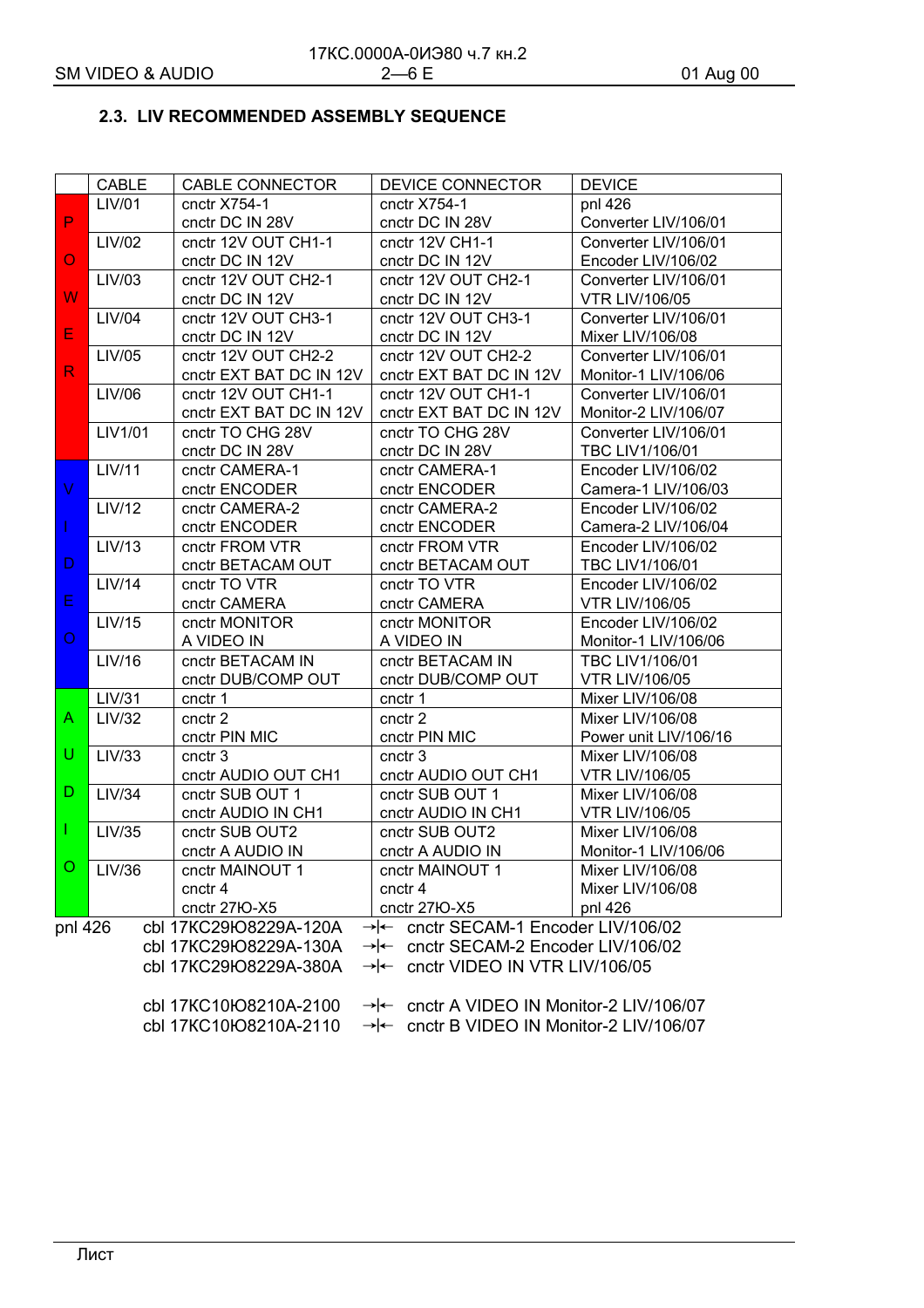#### **2.3.1. VIEWFINDER ADJUSTMENT**

Camera-1(2) sw OUTPUT  $\rightarrow$  BARS Set all tone gradations from white to black in viewfinder with CONTRAST and BRIGHT knobs Set sharp and clear borders between stripes with PEAKING knob

#### **2.3.2. CAMERA ADJUSTMENT**

1. sw OUTPUT  $\rightarrow$  CAM

- 
- 2. Install required filter Lens  $sw R/A/M (A/M) \rightarrow A (auto)$  $\prec$  viewfinder image appears
	- 3. Point Camera-1(2) at sheet of white paper in the area to be filmed sing the same illumination, as during shooting sw AUTO W/B BAL  $\rightarrow$  WHT (push up and release) □ WHITE: OK
	- 4. sw AUTO W/B BAL  $\rightarrow$  BLK (push down and release)  $\Box$  BLACK: OK
	- 5. Repeat step 3

## **2.3.3. MONITOR ADJUSTMENT**

Camera-1(2) sw OUTPUT  $\rightarrow$  BARS Encoder

In zone SW-2  $\downarrow$  CAMERA-1(2)  $\downarrow$  CAMERA-1(2) Monitor-1  $\leq$  colored bars knob COLOR  $\Omega$ 

#### NOTE

Adjust all tone gradations from white to black stripes with sharp and clear borders using BRIGHT, PICTURE, and SHARP knobs

knob COLOR  $\rightarrow$  middle position Camera-1(2) sw OUTPUT  $\rightarrow$  CAM<br>Monitor-1  $\rightarrow$  Monitor-1  $\prec$  image reproduction quality

### **2.3.4. MIXER ADJUSTMENT**

| Mixer | @ OSC                                         |                 |
|-------|-----------------------------------------------|-----------------|
|       | $\sqrt{\text{Level indicator}}$               | $\rightarrow$ 0 |
| VTR.  | knob CH-3                                     | ↶               |
|       | $\sqrt{CH-3}$ level indicator $\rightarrow 0$ |                 |
| Mixer | <b>ଜ OSC</b>                                  |                 |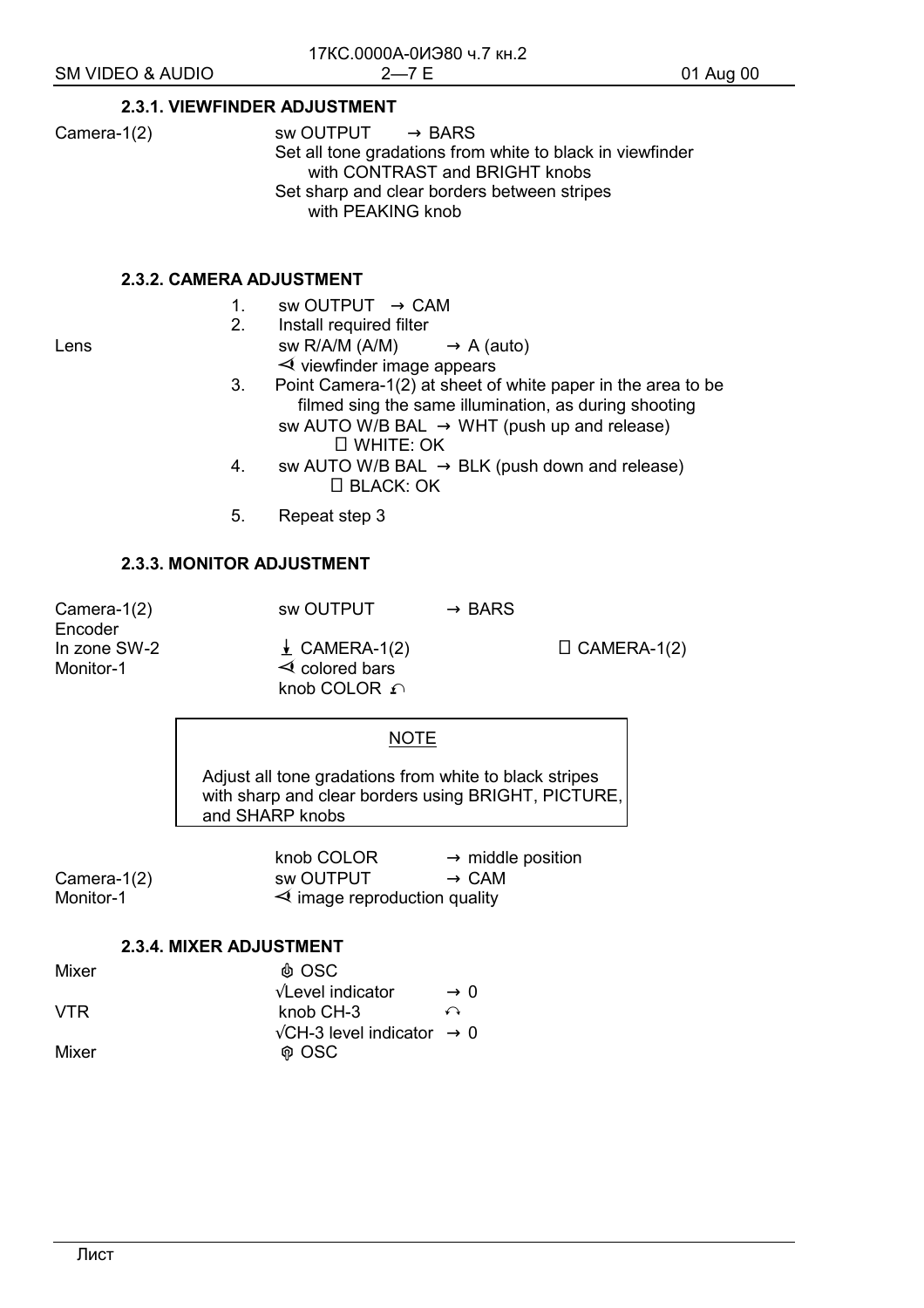## **2.4. LIV VIDEO SYSTEM INITIAL CONFIGURATION**

|                                          | <b>NOTE</b>                                                                                                                                                                                                                                                   |                                                                                                                                                                                                                                                   |                                           |
|------------------------------------------|---------------------------------------------------------------------------------------------------------------------------------------------------------------------------------------------------------------------------------------------------------------|---------------------------------------------------------------------------------------------------------------------------------------------------------------------------------------------------------------------------------------------------|-------------------------------------------|
|                                          | Initial position of controls is marked with white dots                                                                                                                                                                                                        |                                                                                                                                                                                                                                                   |                                           |
| Monitor-1,2<br>(front pnl)<br>(rear pnl) | $\angle$ INPUT, H/V-DELAY<br>$\sqrt{2}$ SCAN, B-ONLY, SECAM<br>knob COLOR, BRIGHT, PICTURE<br>$\Omega$ VOL<br>pb POWER<br>sw CHARGE/OPERATE                                                                                                                   | $\rightarrow$ ON<br>$\rightarrow$ OPERATE                                                                                                                                                                                                         | $\rightarrow$ middle position (soft stop) |
| <b>Time Base</b><br>Corrector            | sw 75Ω (two)<br><b><i>I</i></b> POWER                                                                                                                                                                                                                         | $\rightarrow$ ON                                                                                                                                                                                                                                  |                                           |
| Converter                                | ® INPUT, CH1, CH2, CH3, CHG                                                                                                                                                                                                                                   |                                                                                                                                                                                                                                                   | <b>LED</b>                                |
| Encoder<br>(right side pnl)              | <b><i>I</i></b> POWER<br><b>&amp; DC OFF SET</b>                                                                                                                                                                                                              |                                                                                                                                                                                                                                                   |                                           |
| <b>VTR</b><br>(front pnl)                | <b><i>I</i></b> POWER<br>All AUDIO PB LEVEL knobs<br>sw AUDIO SELECT CH1-CH2<br>sw LIGHT<br><b>SW KEY INHIBIT</b><br>sw DISPLAY                                                                                                                               | $\rightarrow$ middle position<br>$\rightarrow$ AUTO<br>$\rightarrow$ ON<br>$\rightarrow$ OFF<br>$\rightarrow$ CTL                                                                                                                                 |                                           |
| (right side pnl)                         | sw VIDEO IN CAMERA / LINE<br>sw HEADPHONES<br>sw AUDIO DUB<br>sw DOLBY NR<br>sw CONFI<br>sw AFM INPUT CH<br>sw MONITOR CH1<br>sw +48V CH-1,2,3,4<br>sw CAMERA/LINE CH-1,2,3,4<br>sw -60/ -20/ +4dB CH-1,2,3,4<br>sw MODE<br>(remaining switches are not used) | $\rightarrow$ CAMERA<br>$\rightarrow$ MIX<br>$\rightarrow$ CH-2<br>$\rightarrow$ ON<br>$\rightarrow$ OFF<br>$\rightarrow \frac{1}{2}$<br>$\rightarrow$ ON<br>$\rightarrow$ ON<br>$\rightarrow$ LINE<br>$\rightarrow$ -20dB<br>$\rightarrow$ PB/EE |                                           |
| <b>Mixer</b><br>(left side pnl)          | <b>I</b> POWER<br>sw +48V 1, 2, 3, 4                                                                                                                                                                                                                          | $\rightarrow$ ON                                                                                                                                                                                                                                  |                                           |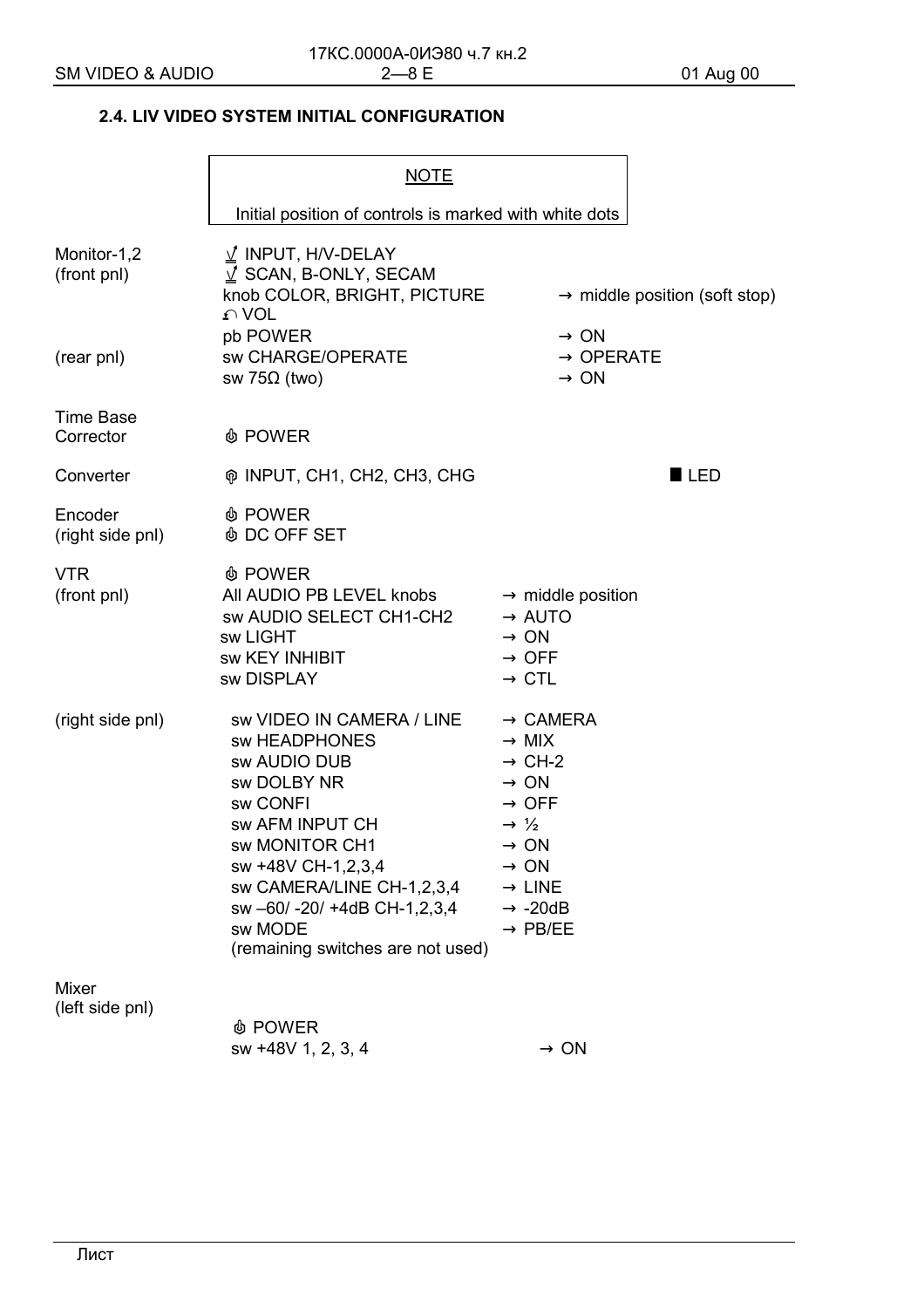| 17КС.0000А-0ИЭ80 ч.7 кн.2   |                                            |                                |  |
|-----------------------------|--------------------------------------------|--------------------------------|--|
| <b>SM VIDEO &amp; AUDIO</b> | $2 - 9E$                                   | 01 Aug 00                      |  |
| (top pnl)                   |                                            |                                |  |
| Channel CH-1                | sw MIC/LINE                                | $\rightarrow$ MIC              |  |
|                             | $sw - 20/ + 4$                             | $\rightarrow$ -20dB            |  |
|                             | sw COMP/OFF/COMP+EXP                       | $\rightarrow$ OFF              |  |
| Channel CH-2                | sw MIC/LINE                                | $\rightarrow$ MIC              |  |
|                             | $sw - 20/ + 4$                             | $\rightarrow$ -20dB            |  |
|                             | sw COMP/OFF/COMP+EXP                       | $\rightarrow$ OFF              |  |
| Channel CH-3                | sw MIC/LINE                                | $\rightarrow$ LINE             |  |
|                             | $sw - 20/ + 4$                             | $\rightarrow$ -20dB            |  |
|                             | sw COMP/OFF/COMP+EXP                       | $\rightarrow$ OFF              |  |
| Channel CH-4                | sw MIC/LINE                                | $\rightarrow$ LINE             |  |
|                             | $sw - 20/ + 4$                             | $\rightarrow$ -20dB            |  |
| Channel CH-1,2,3,4          | sw 160/80                                  | $\rightarrow$ OFF              |  |
|                             | sw 11K                                     | $\rightarrow$ OFF              |  |
|                             | knob PAN POT                               | $\rightarrow$ central position |  |
|                             | knob GMU                                   | $\cap$ to blue dot             |  |
|                             | knob EXP THLD                              | ᡗ                              |  |
|                             | (remaining sw are not used)                |                                |  |
| <b>Channel MASTER</b>       | sw MASTER/SLAVE                            | $\rightarrow$ MASTER           |  |
|                             | sw PHONES                                  | $\rightarrow$ 1/2              |  |
|                             | sw LINK 1-2, 3-4                           | $\rightarrow$ OFF              |  |
|                             | sw SUB OUT                                 | $\rightarrow$ -20              |  |
|                             | sw SUB OUT/MONITOR/PGM                     | $\rightarrow$ PGM              |  |
|                             | sw OSC                                     | $\rightarrow$ OFF              |  |
|                             | knob MASTER                                | $\cap$ to blue dot             |  |
| (front pnl)                 |                                            |                                |  |
| Channels (all)              | knob 0-10                                  | $\Omega$ (position 0)          |  |
|                             | between level indicators sw MONITOR IN/PGM | $\rightarrow$ PGM              |  |
| Channels 1, 2               | knob MIC                                   | $\rightarrow$ -60              |  |
| Channels 3, 4               | knob MIC                                   | $\rightarrow$ -40              |  |
|                             | (pb PFL, LIGHT, BATT are not used)         |                                |  |
| (right side pnl)            | knob PHONES                                | $\rightarrow$ middle position  |  |
|                             | (remaining controls are not used)          |                                |  |
|                             |                                            |                                |  |
| Camera-1,2                  | <b>sw SHUTTER</b>                          | $\rightarrow$ OFF              |  |
|                             | sw CAMERA/VTR                              | $\rightarrow$ PREHEAT          |  |
|                             | sw GAIN                                    | $\rightarrow 0$                |  |
|                             | sw OUTPUT                                  | $\rightarrow$ BARS             |  |
|                             | sw WHITE BAL                               | $\rightarrow$ A                |  |
|                             | <b>@ POWER</b>                             |                                |  |
| Viewfinder                  | knob PEAKING, BRIGHT, CONTRAST             | $\rightarrow$ middle position  |  |
|                             | <b>SW TALLY</b>                            | $\rightarrow$ HIGH             |  |
|                             | sw AUDIO/FILTER                            | $\rightarrow$ FILTER           |  |
|                             | sw ZEBRA                                   | $\rightarrow$ ON               |  |
|                             |                                            |                                |  |
| Lens                        | sw R/A/M (A/M)                             | $\rightarrow$ A                |  |
| (on the bottom)             | sw ZOOM                                    | $\rightarrow$ S                |  |
|                             | (remaining sw are not used)                |                                |  |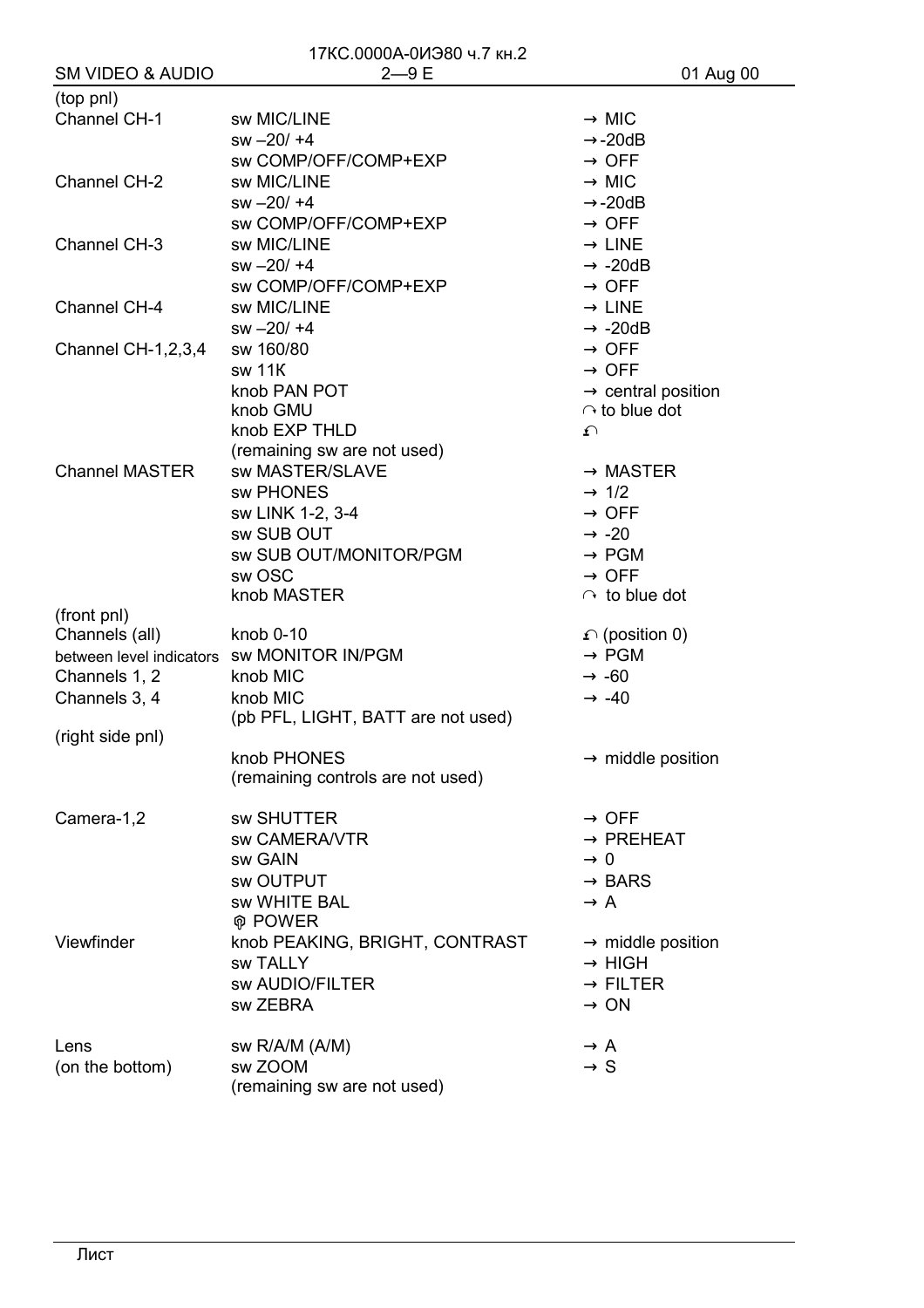# 2.5. BETACAM VTR RECORDING FROM CAMERA-1(2)

## **2.5.1. RECORDING PREPARATIONS**

1. Connect portable lamps (see RODF: CON) Illuminate subject from camera side

|                                                                                       |                | CAUTION                                                                                                                                                                                  |                                            |
|---------------------------------------------------------------------------------------|----------------|------------------------------------------------------------------------------------------------------------------------------------------------------------------------------------------|--------------------------------------------|
|                                                                                       |                | Prior to powering on LIV video system<br>Camera-1,2 POWER sw should be set to OFF,<br>CAMERA/VTR sw should be set to PRE HEAT and<br>Mixer control knobs 0-10 1,2,3,4 should be set to 0 |                                            |
| <b>RS Laptop</b>                                                                      | 2.             | CM: <b><i>GPTK</i></b> : TV System<br>cmd   ONPLIVT ('LIV power ON')<br><b>Execute</b>                                                                                                   |                                            |
| Converter<br>Camera-1(2)                                                              | 3.<br>4.<br>5. | <b><math>\phi</math> INPUT CH1, CH2, CH3 (in order)</b><br><b><i>I</i></b> POWER<br>sw CAMERA/VTR<br>$\rightarrow$ ON                                                                    | $\Box$ LED (green)                         |
| Viewfinder<br>Monitor-1                                                               | 6.<br>7.       | Adjust (if necessary) (see 2.3.1)<br>Adjust (if necessary) (see 2.3.3)<br>Perform Camera-1(2) adjustmet (see 2.3.2)                                                                      |                                            |
| <b>VTR</b>                                                                            | 8.             | Open cassette compartment lid<br>Insert cassette aligning it with white marks<br>$\perp$ REC, PLAY (simultaneously)                                                                      | $\Box$ LED REC, PLAY<br><b>N</b> LED PAUSE |
| Encoder<br>SW-2(VTR) zone 9. $\pm$ CAMERA-1(2)<br>SW-1(VIDEO OUT) zone $\sqrt{2}$ VTR |                |                                                                                                                                                                                          | $\Box$ CAMERA-1(2)                         |
| To record sound via Camera-2:                                                         |                | $\rightarrow$ - cnctr MIC IN on Camera-2<br>MICROPHONE-1                                                                                                                                 |                                            |
| Camera-2<br><b>VTR</b>                                                                |                | sw MIC IN<br>$\rightarrow$ EXT<br>sw AUDIO IN CH-1 LINE/CAMERA<br>$\rightarrow$ LINE<br>sw -60/-20/+4<br>$\rightarrow$ -60<br>$\triangleleft$ signal level using VTR indicators          |                                            |
| To record sound via Mixer:<br>MICROPHONE-1 $\rightarrow$ enctr 1 on Mixer             |                |                                                                                                                                                                                          |                                            |
| Monitor-1                                                                             |                | knob VOL n<br>(listen to sound with headphones)                                                                                                                                          |                                            |
| Mixer                                                                                 |                | Ajust knobs 0-10 1(2) in order to get signal level indicator to vary<br>into red zone<br>Perform a test recording on VTR (if necessary)                                                  |                                            |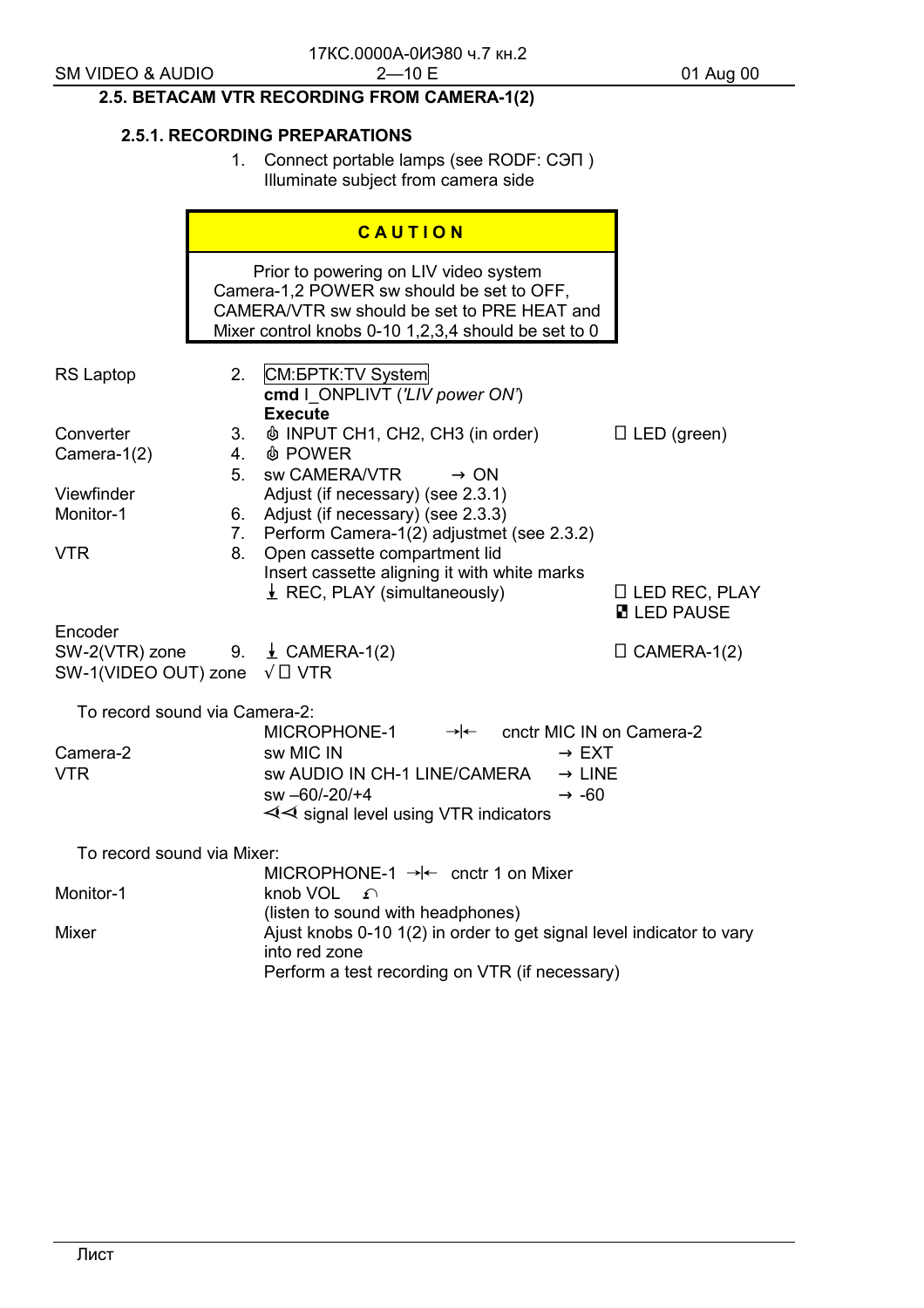## **2.5.2. VTR TEST RECORDING**

 $\blacksquare$ 

|                              | Test recording should always be performed at the<br>beginning of clear cassette or between video events.<br>Record duration:<br>at the beginning of cassette $\sim$ 20 seconds<br>between video events $\sim$ 5 seconds |
|------------------------------|-------------------------------------------------------------------------------------------------------------------------------------------------------------------------------------------------------------------------|
| Camera- $1(2)$<br><b>VTR</b> | 1. SWOUTPUT $\rightarrow$ BARS<br>2. $\downarrow$ PAUSE<br>Record colored stripes<br>$\downarrow$ STOP<br>$\downarrow$ REW<br>Rewind tape to beginning of bar recording<br>$\frac{1}{2}$ STOP<br>$\downarrow$ PLAY      |
| Monitor-1<br>VTR             | $\triangleleft$ quality of bar recording<br>3.<br>$\downarrow$ STOP<br>4.<br>$\perp$ REC, PLAY (simultaneously)                                                                                                         |

## **2.5.3. CAMERA-2 RECORDING**

|            |    | <b>NOTE</b>                                                              |
|------------|----|--------------------------------------------------------------------------|
|            |    | It is only possible to stop recording from the<br>device that started it |
|            |    |                                                                          |
| Lens       |    | $\downarrow$ VTR                                                         |
|            | or |                                                                          |
| Camera-2   |    | $\frac{1}{2}$ VTR START                                                  |
|            | or |                                                                          |
| <b>VTR</b> |    | $\downarrow$ PAUSE                                                       |
| Camera-2   |    | $\Box$ LED TALLY                                                         |
| Viewfinder |    | 'REC' (red)                                                              |
| <b>VTR</b> |    | LED PAUSE                                                                |
|            |    | $\square$ LED PLAY                                                       |
|            |    | <b>■ LED REC</b> (recording begins)                                      |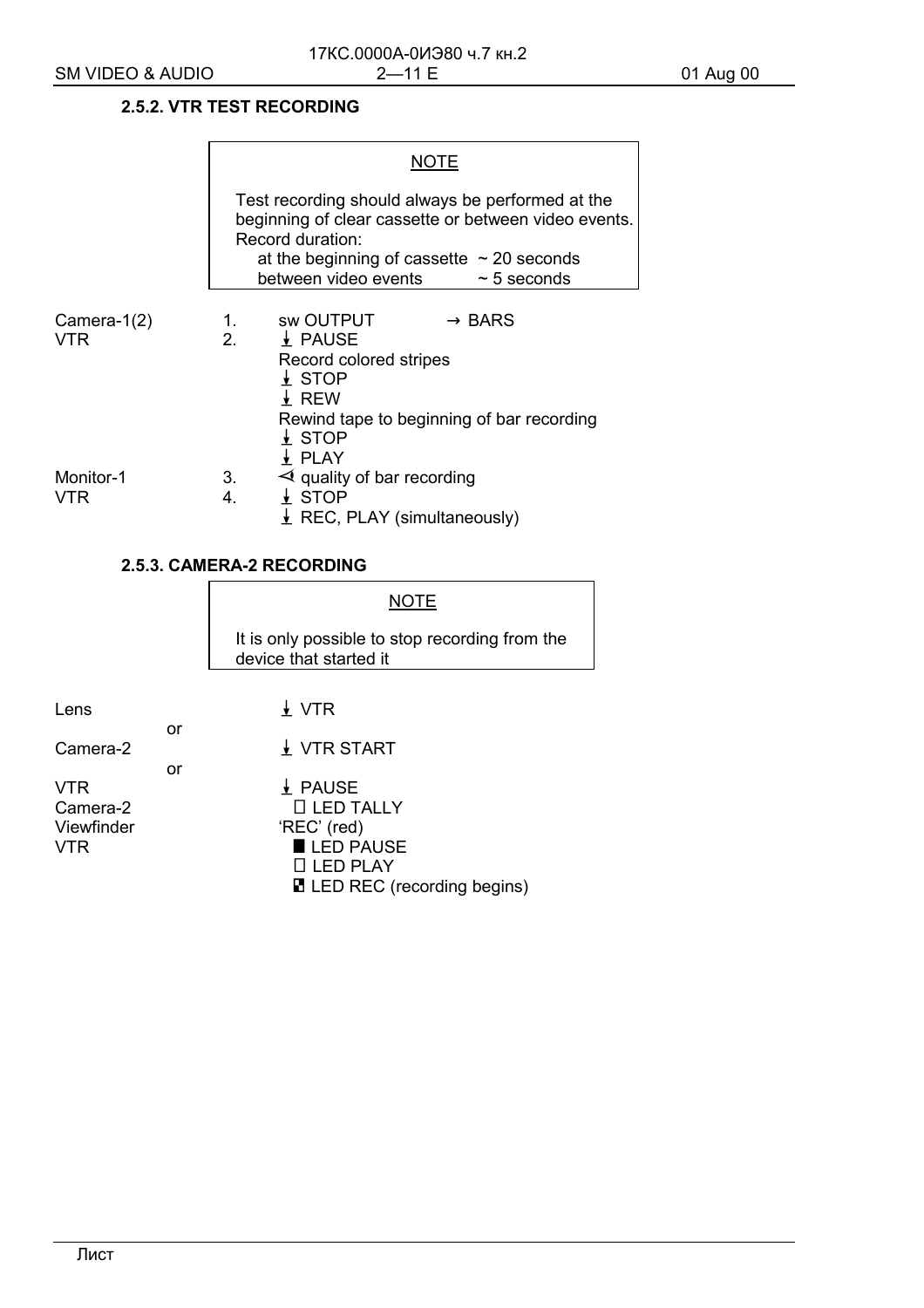|                      |                             |          |                                                                                     | 17КС.0000А-0ИЭ80 ч.7 кн.2                                                       |                                                                |           |
|----------------------|-----------------------------|----------|-------------------------------------------------------------------------------------|---------------------------------------------------------------------------------|----------------------------------------------------------------|-----------|
|                      | <b>SM VIDEO &amp; AUDIO</b> |          |                                                                                     | $2 - 12E$                                                                       |                                                                | 01 Aug 00 |
| <b>VTR</b>           | To stop recording:          |          | $\frac{1}{2}$ PAUSE                                                                 |                                                                                 |                                                                |           |
| Lens                 | or                          |          | $\frac{1}{2}$ VTR                                                                   |                                                                                 |                                                                |           |
| Camera<br><b>VTR</b> | or                          |          | $\downarrow$ VTR START<br><b>■ LED PAUSE (pause mode)</b><br><b>D LED REC, PLAY</b> |                                                                                 | $\Box$ LED TALLY                                               |           |
| <b>VTR</b>           | For recording closeout:     |          | $\perp$ STOP<br>$\frac{1}{2}$ EJECT                                                 |                                                                                 | Remove cassette and indicate event title and date on the label |           |
| <b>VTR</b>           |                             |          | 2.5.4. CAMERA-1 RECORDING<br>$\frac{1}{2}$ PAUSE                                    |                                                                                 | LED PAUSE<br>□ LED PLAY<br><b>N</b> LED REC                    |           |
| Monitor-1            |                             |          | $\triangleleft$ image                                                               |                                                                                 |                                                                |           |
| <b>VTR</b>           | To stop recording:          |          | $\frac{1}{2}$ PAUSE                                                                 |                                                                                 | <b>M</b> LED PAUSE<br>$\Box$ LED REC, PLAY                     |           |
| <b>VTR</b>           | For recording closeout:     |          | $\frac{1}{2}$ STOP<br>$\frac{1}{2}$ EJECT                                           |                                                                                 | Remove cassette and indicate event title and date on the label |           |
|                      |                             |          | <b>2.5.5. FINAL OPERATIONS</b>                                                      |                                                                                 |                                                                |           |
| Camera-1,2           |                             | 1.       | <b>@ POWER</b>                                                                      | $sw$ CAMERA/VTR $\longrightarrow$ PRE HEAT                                      |                                                                |           |
| Converter            |                             | 2.<br>3. |                                                                                     | Lamp deactivation (see RODF: CON sec. 4.7)<br>® CH1, CH2, CH3, INPUT (in order) | $\blacksquare$ LED                                             |           |

RS Laptop 4. CM: **GPTK:** TV System **cmd** I\_OFPLIVT (*'LIV power OFF'*) **Execute**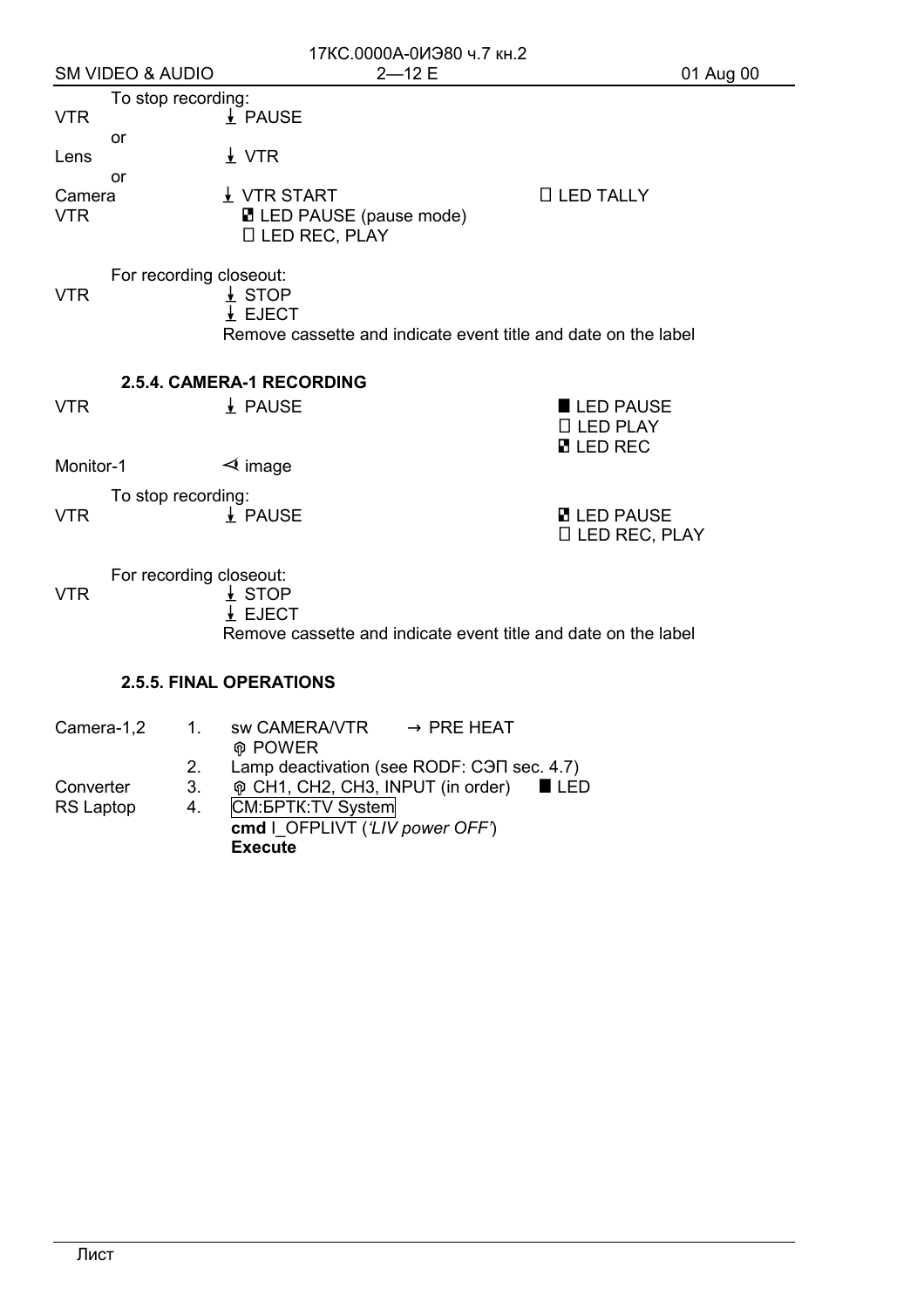## **2.6. RECORDING FROM EXTERNAL VIDEO DEVICE**

 $1<sup>1</sup>$ 

- **RS Laptop**
- **CM:BPTK:TV System** cmd | ONPLIVT ('LIV power ON') **Execute**

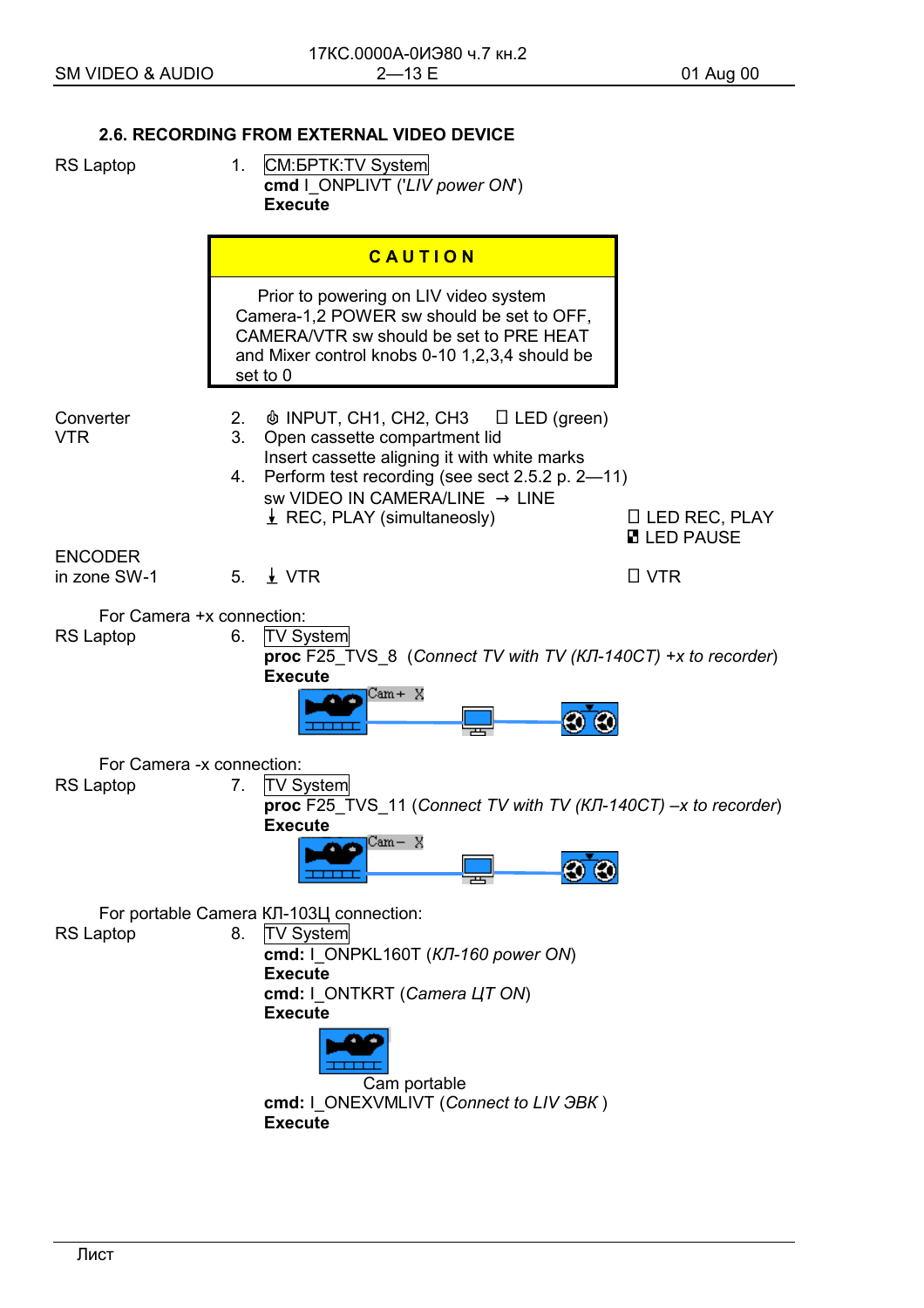## For TV Receiver connection:

|                               |                              | CAUTION                                                                                                                |                                                                                                                          |           |  |  |
|-------------------------------|------------------------------|------------------------------------------------------------------------------------------------------------------------|--------------------------------------------------------------------------------------------------------------------------|-----------|--|--|
|                               |                              | Do not activate KLEST Receiver and Transmitter simultaneously                                                          |                                                                                                                          |           |  |  |
| <b>RS Laptop</b>              | 9.                           | <b>TV System</b><br><b>Execute</b><br><b>Execute</b><br>TV RCVR<br><b>Execute</b>                                      | cmd: I_ONPKL160T ('KJT-160 power ON')<br>cmd: I_ONPRMT ('TV RCVR b-b ON')<br>cmd: I_ONEXVMLIVT ('Connect to LIV 3BK BM') |           |  |  |
| To start recording:           |                              |                                                                                                                        |                                                                                                                          |           |  |  |
| <b>VTR</b>                    |                              | 10. <b>↓</b> PAUSE                                                                                                     | $\Box$ LED PLAY<br><b>N</b> LED REC                                                                                      | LED PAUSE |  |  |
| Monitor-1                     |                              | $\triangleleft$ image                                                                                                  |                                                                                                                          |           |  |  |
|                               | After recording is complete: |                                                                                                                        |                                                                                                                          |           |  |  |
| <b>VTR</b>                    |                              | 11. <u>↓</u> STOP<br>$\frac{1}{2}$ EJECT                                                                               | Remove cassette and indicate event title and date on the label<br>sw VIDEO IN CAMERA/LINE<br>$\rightarrow$ CAMERA        |           |  |  |
| <b>RS Laptop</b>              |                              | 12. TV System<br><b>Execute</b>                                                                                        | proc F25_TVS_26 ('Television OFF')                                                                                       |           |  |  |
|                               |                              |                                                                                                                        | <b>NOTE</b>                                                                                                              |           |  |  |
|                               |                              | There are no icons highlighted blue after proc<br>execution, except Lira XMTR and RCVR, which<br>may stay highlighted. |                                                                                                                          |           |  |  |
| Converter<br><b>RS Laptop</b> |                              | 14. TV System<br><b>Execute</b>                                                                                        | 13. ® CH1, CH2, CH3, INPUT (sequentially) LED<br>cmd I_OFPLIVT ('LIV power OFF')                                         |           |  |  |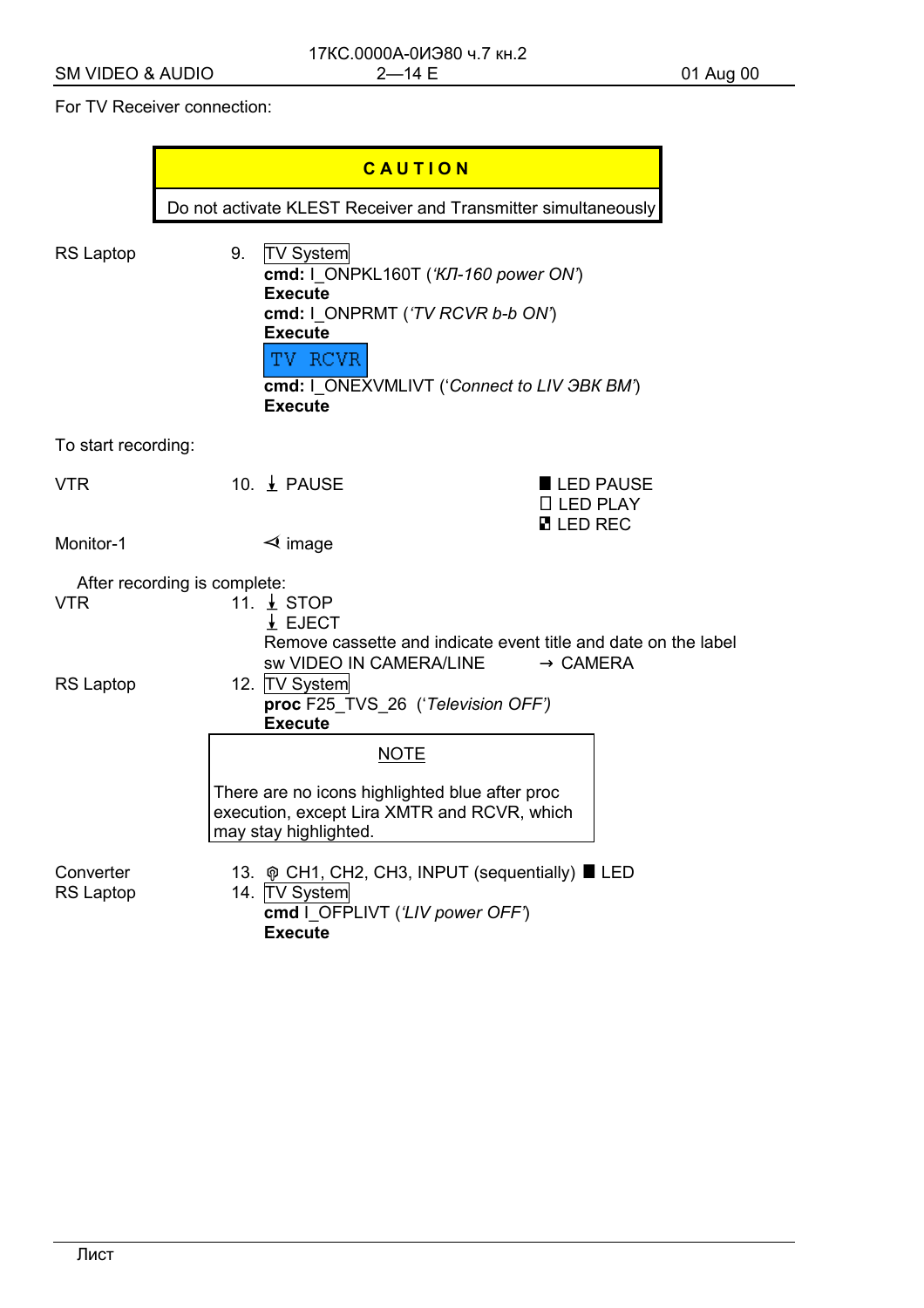## **2.7. TV BROADCASTING**

## 1. PREPARATION

Perform Prepare to recording (2.5.1. page 2-10)

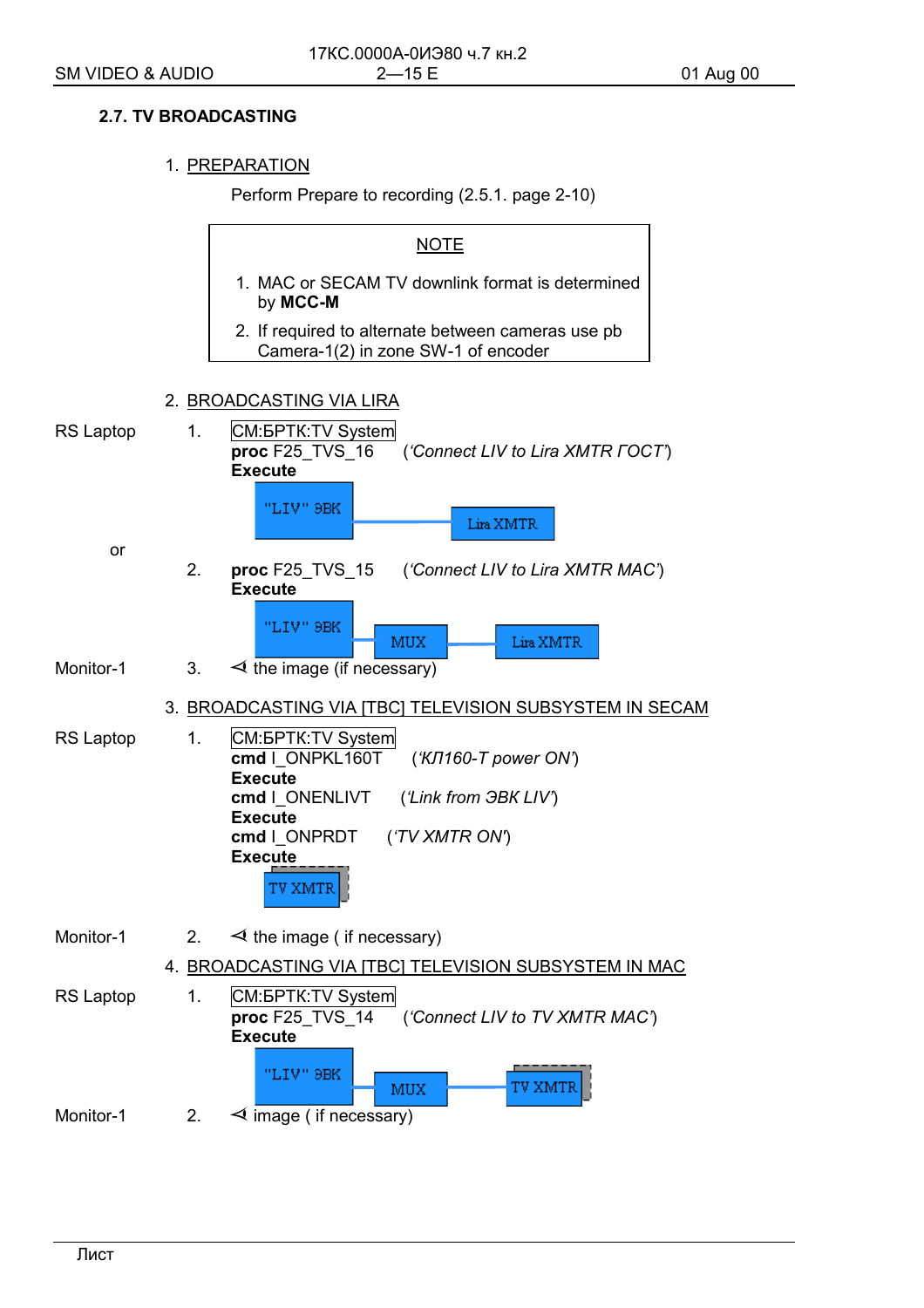|                                   |    | 17КС.0000А-0ИЭ80 ч.7 кн.2                                                                                                                                                                   |                    |  |  |  |
|-----------------------------------|----|---------------------------------------------------------------------------------------------------------------------------------------------------------------------------------------------|--------------------|--|--|--|
| <b>SM VIDEO &amp; AUDIO</b>       |    | $2 - 16E$                                                                                                                                                                                   | 01 Aug 00          |  |  |  |
| 4. BROADCASTING CLOSEOUT          |    |                                                                                                                                                                                             |                    |  |  |  |
| RS Laptop                         | 1. | CM: <b><i>GPTK: TV System</i></b><br>proc F25 TVS 26 ('Television OFF')<br><b>Execute</b>                                                                                                   |                    |  |  |  |
|                                   |    | <b>NOTE</b>                                                                                                                                                                                 |                    |  |  |  |
|                                   |    | There are no icons highlighted blue after proc<br>execution, except Lira XMTR and RCVR, which<br>may stay highlighted.                                                                      |                    |  |  |  |
| Camera-1,2                        | 2. | sw CAMERA/VTR<br>$\rightarrow$ PRE HEAT<br><b>⊕ POWER</b>                                                                                                                                   |                    |  |  |  |
|                                   | 3. | Deactivate portable lamps (see RODF: CHT)                                                                                                                                                   |                    |  |  |  |
| Converter                         | 4. | ® CH1, CH2, CH3 INPUT (sequentially)<br>LED                                                                                                                                                 |                    |  |  |  |
| <b>RS Laptop</b>                  | 5. | cmd I_OFPLIVT ('LIV power OFF')<br><b>Execute</b>                                                                                                                                           |                    |  |  |  |
|                                   |    | <b>2.8. VIEWING VIDEO ON THE VTR WITHOUT DOWNLINK</b>                                                                                                                                       |                    |  |  |  |
|                                   |    | CAUTION                                                                                                                                                                                     |                    |  |  |  |
|                                   |    | Prior to powering on LIV video system Camera-<br>1,2 POWER sw should be set to OFF, CAMERA/VTR<br>sw should be set to PRE HEAT and Mixer control<br>knobs $0-10$ 1,2,3,4 should be set to 0 |                    |  |  |  |
| <b>RS Laptop</b>                  | 1. | CM: <b><i>GPTK</i></b> : TV System<br>cmd   ONPLIVT ('LIV power ON')<br><b>Execute</b>                                                                                                      |                    |  |  |  |
| Converter<br>Encoder in zone SW-2 | 2  | <b><math>\phi</math> INPUT, CH1, CH2, CH3 (sequentially)</b>                                                                                                                                | $\Box$ LED (green) |  |  |  |
|                                   |    | $\frac{1}{2}$ VTR                                                                                                                                                                           | $\Box$ VTR         |  |  |  |
| <b>VTR</b>                        |    | Open cassette compertment lid<br>Insert cassette aligning it with white marks<br>$\frac{1}{2}$ SEARCH<br>Select subject with pb REW, F FWD                                                  | □ LED SEARCH       |  |  |  |

 $\overline{\perp}$  PLAY  $\overline{\perp}$  PLAY

Monitor-1 knobs BRIGHT, PICTURE, VOLUME  $\curvearrowleft$ 

## Лист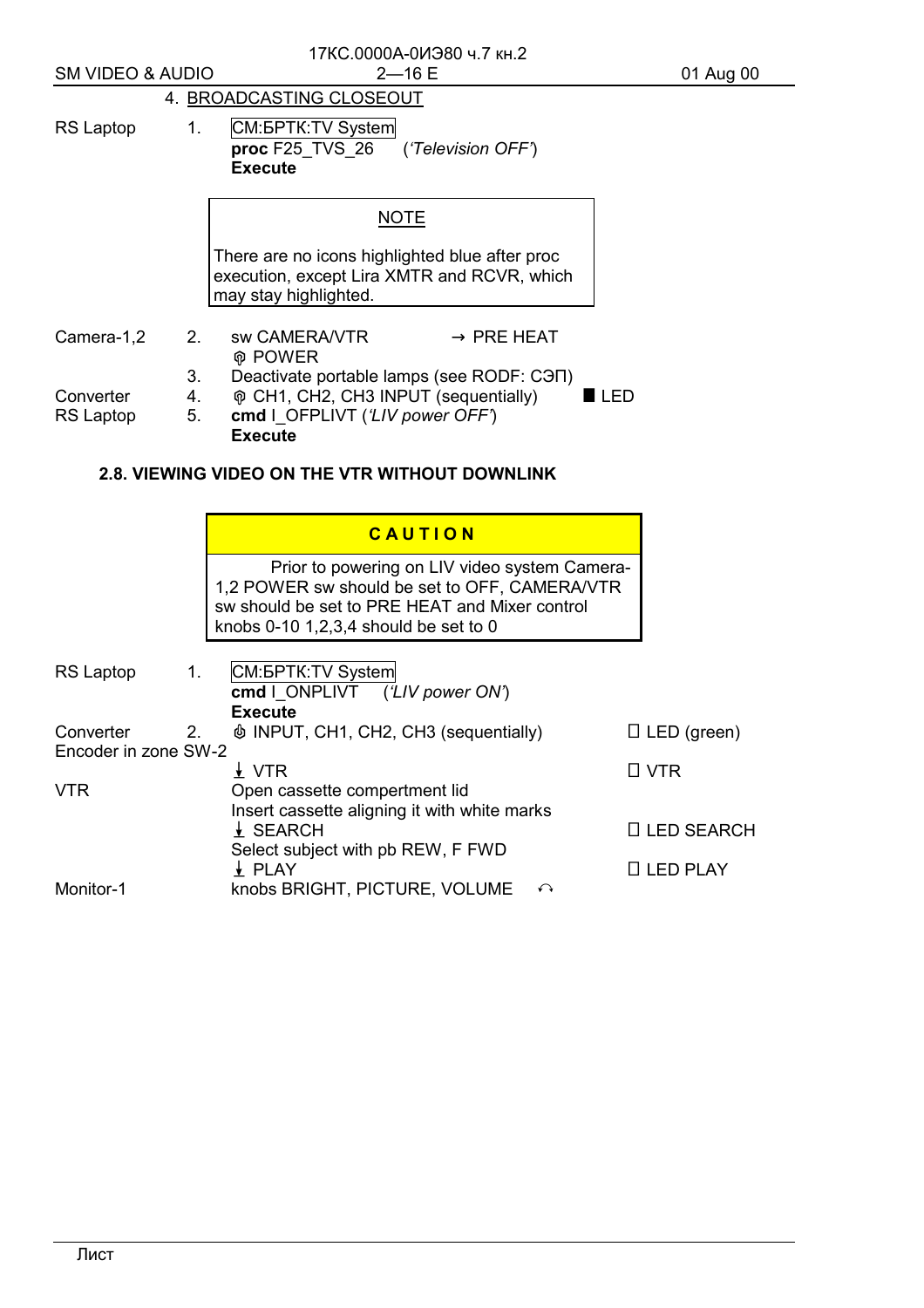| 17КС.0000А-0ИЭ80 ч.7 кн.2   |          |                                                                                                                                                                                              |                    |  |
|-----------------------------|----------|----------------------------------------------------------------------------------------------------------------------------------------------------------------------------------------------|--------------------|--|
| <b>SM VIDEO &amp; AUDIO</b> |          | $2 - 17E$                                                                                                                                                                                    | 01 Aug 00          |  |
| After viewing is completed: |          |                                                                                                                                                                                              |                    |  |
| <b>VTR</b>                  | 3.       | $\frac{1}{2}$ STOP<br>$\frac{1}{2}$ EJECT<br>Remove cassette                                                                                                                                 |                    |  |
| Camera-1,2                  | 4.       | sw CAMERA/VTR<br>$\rightarrow$ PRE HEAT<br><b>@ POWER</b>                                                                                                                                    |                    |  |
| Converter<br>RS Laptop      | 5.<br>6. | o CH1, CH2, CH3, INPUT (sequentially)<br>cmd   OFPLIVT ('LIV power OFF')<br><b>Execute</b>                                                                                                   | ■ LED              |  |
|                             |          | <b>2.9. VIDEO DOWNLINK FROM THE VTR</b>                                                                                                                                                      |                    |  |
|                             |          | CAUTION                                                                                                                                                                                      |                    |  |
|                             |          | Prior to powering on LIV video system Camera-<br>1,2 POWER sw should be set to OFF, CAMERA/VTR<br>sw should be set to PRE HEAT and Mixer control knobs<br>0-10 1, 2, 3, 4 should be set to 0 |                    |  |
| <b>RS Laptop</b>            | 1.       | CM: <b><i>GPTK: TV System</i></b><br>cmd I ONPLIVT ('LIV power ON')<br><b>Execute</b>                                                                                                        |                    |  |
| Converter<br><b>VTR</b>     | 2.<br>3. | <b><math>\phi</math> INPUT, CH1, CH2, CH3, CHG</b><br>Open cassette compertment lid<br>Insert cassette aligning it with white marks                                                          | $\Box$ LED (green) |  |
| Encoder<br>in zone SW-1     |          | $\frac{1}{2}$ VTR                                                                                                                                                                            | $\Box$ LED VTR     |  |

 $\overline{\mathbf{A}}$  PAUSE  $\overline{\mathbf{A}}$  PAUSE

VTR . SEARCH Select subject using pb REW, F FWD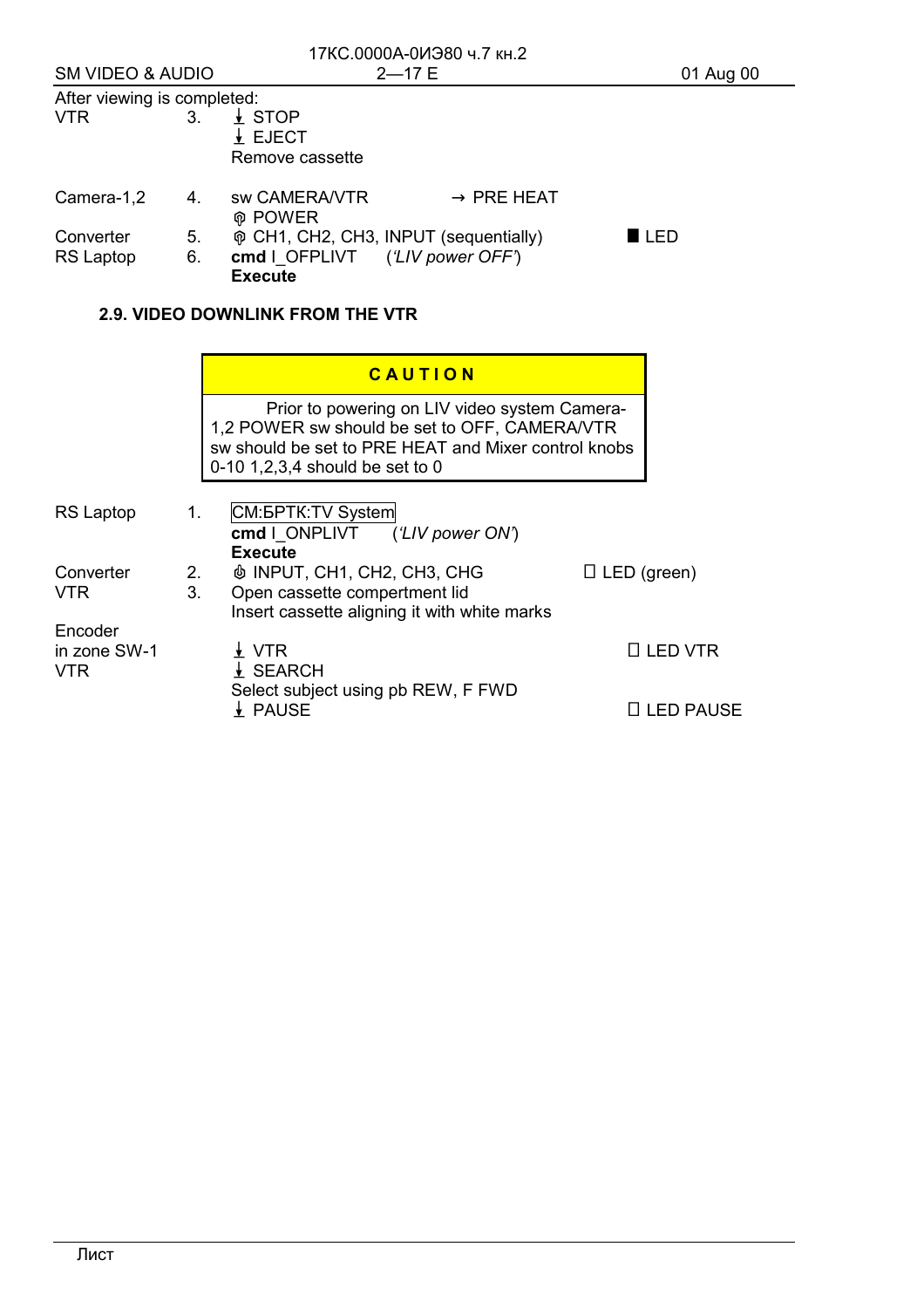|                         |                |                                                                         | <b>NOTE</b>                        |                                                         |
|-------------------------|----------------|-------------------------------------------------------------------------|------------------------------------|---------------------------------------------------------|
|                         |                | determined by MCC-M                                                     | MAC or SECAM TV downlink format is |                                                         |
|                         |                | 2. BROADCASTING VIA Lira                                                |                                    |                                                         |
| RS Laptop               | $\mathbf{1}$ . | CM: <b>BPTK: TV</b> System<br>proc F25 TVS 16<br><b>Execute</b>         |                                    | ('Connect LIV to Lira XMTR FOCT')                       |
|                         |                | "LIV" 9BK                                                               | Lira XMTR                          |                                                         |
| or                      | 2.             | <b>proc</b> F25_TVS_15<br><b>Execute</b>                                |                                    | ('Connect LIV to Lira XMTR MAC')                        |
|                         |                | "LIV" 9BK                                                               | <b>MUX</b>                         | Lira XMTR                                               |
| <b>VTR</b><br>Monitor-1 | 3.             | $\frac{1}{2}$ PLAY<br>$\triangleleft$ the image                         |                                    | □ LED PLAY                                              |
|                         |                |                                                                         |                                    | 3. BROADCASTING VIA [TBC] TELEVISION SUBSYSTEM IN SECAM |
| <b>RS Laptop</b>        | 1.             | CM: <b><i>GPTK: TV System</i></b><br>cmd   ONPKL160T<br><b>Execute</b>  | $(KJ160-T power ON')$              |                                                         |
|                         |                | cmd   ONENLIVT<br><b>Execute</b><br>cmd   ONPRDT ('TV XMTR ON')         | ('Link from <b>3BK LIV')</b>       |                                                         |
|                         |                | <b>Execute</b><br>'V XMTR                                               |                                    |                                                         |
| <b>VTR</b><br>Monitor-1 | 2.             | $\frac{1}{2}$ PLAY<br>$\triangleleft$ the image                         |                                    | $\Box$ LED PLAY                                         |
|                         |                | 4. BROADCASTING VIA [TBC] TELEVISION SUBSYSTEM IN MAC                   |                                    |                                                         |
| <b>RS Laptop</b>        | 1.             | CM: <b><i>GPTK</i></b> : TV System<br>proc F25 TVS 14<br><b>Execute</b> |                                    | ('Connect LIV to TV XMTR MAC')                          |
|                         |                | LIV System<br>MUX                                                       | <b>TV XMTR</b>                     |                                                         |
| <b>VTR</b><br>Monitor-1 | 2.             | $\frac{1}{2}$ PLAY<br>$\triangleleft$ the image                         |                                    | $\Box$ LED PLAY                                         |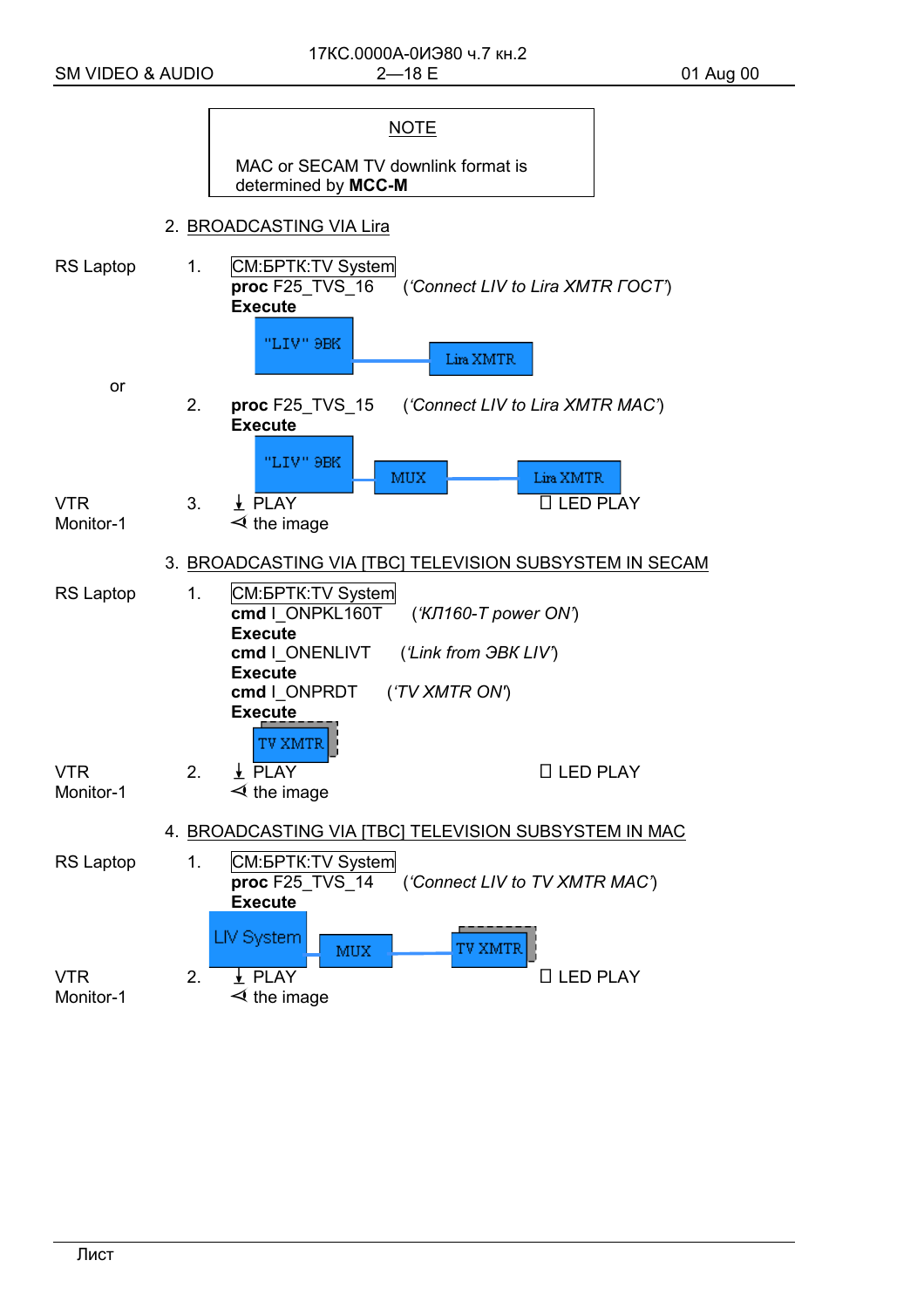| 17КС.0000А-0ИЭ80 ч.7 кн.2<br><b>SM VIDEO &amp; AUDIO</b><br>$2 - 19E$ |                          |                                                                                                                        | 01 Aug 00          |  |
|-----------------------------------------------------------------------|--------------------------|------------------------------------------------------------------------------------------------------------------------|--------------------|--|
| 5.                                                                    |                          | <b>CLOSEOUT OPERATIONS</b>                                                                                             |                    |  |
| <b>VTR</b>                                                            | $1_{-}$                  | $\frac{1}{2}$ STOP                                                                                                     |                    |  |
| RS Laptop                                                             | 2.                       | CM: <b><i>GPTK: TV System</i></b><br><b>proc</b> F25_TVS_26<br>('Television OFF')<br><b>Execute</b>                    |                    |  |
|                                                                       |                          | <b>NOTE</b>                                                                                                            |                    |  |
|                                                                       |                          | There are no icons highlighted blue after proc<br>execution, except Lira XMTR and RCVR, which<br>may stay highlighted. |                    |  |
| <b>VTR</b>                                                            | 3.                       | $\frac{1}{2}$ EJECT<br>Remove cassette                                                                                 |                    |  |
| Camera-1,2                                                            | 4.                       | sw CAMERA/VTR<br>$\rightarrow$ PRE HEAT<br><b>⊕ POWER</b>                                                              |                    |  |
| Converter<br><b>RS Laptop</b>                                         | 5.<br>6.                 | o CH1, CH2, CH3, CHG, INPUT (sequentially)<br>cmd   OFPLIVT ('LIV power OFF')<br><b>Execute</b>                        | $\blacksquare$ LED |  |
|                                                                       |                          | 2.10. DUPLEX TV COMMUNICATION (Ц-Б-Ц) VIA LIRA                                                                         |                    |  |
|                                                                       | PREPARATION TO DO0WNLINK |                                                                                                                        |                    |  |

Prepare to recording (see 2.5.1 page 2—10)

## **NOTE**

If required to alternate between cameras use pb Camera-1(2) in zone SW-1 of Encoder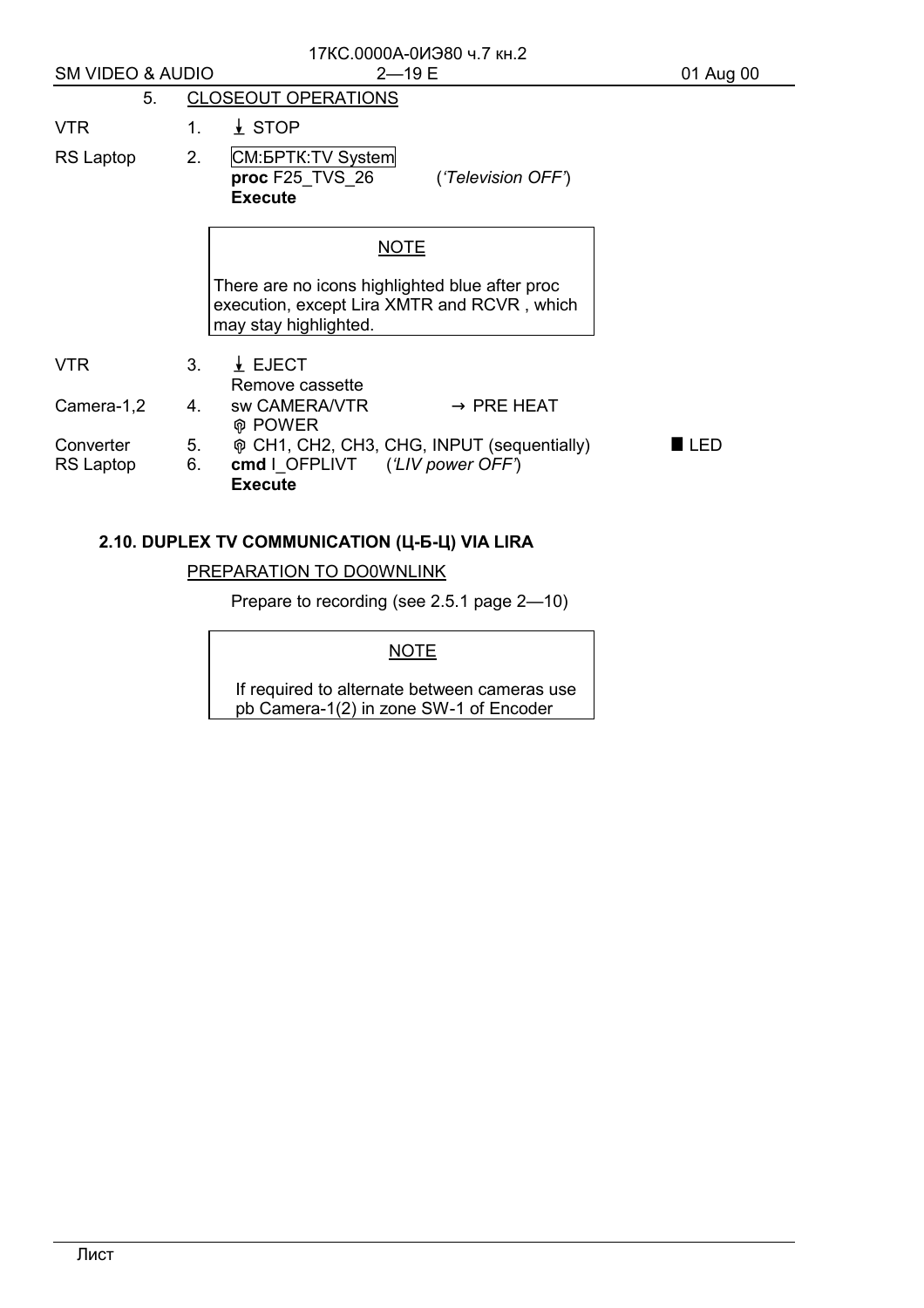## **2.10.1. CAMERA-1(2) TV SIGNAL TRANSMISSION**

Camera-1(2) 1. **b** POWER sw CAMERA/VTR → ON<br>2. Perform Camera-1.2 ADJUST 2. Perform Camera-1,2 ADJUSTMENT (see 2.3.2 p. 2—7) Monitor-1 3. Adjust (if necessary) (see 2.3.3 p. 2—7) For downlink via Lira in SECAM: RS Laptop 4. CM: BPTK: TV System  **proc** F25\_TVS\_16 (*'Connect LIV to Lira XMTR ГОСТ'*) **Execute**  "LIV" 9BK Lira XMTR For downlink via Lira in MAC: 5. **proc** F25\_TVS\_15 (*'Connect LIV to Lira XMTR MAC'*) **Execute**  "LIV" 9BK MUX Lira XMTR For downlink via [TBC] Television Subsystem in MAC: 6. **proc** F25\_TVS\_14 (*'Connect LIV to XMTR Т MAC'*) **Execute**  "I.TV" SBK MUX Lira XMTR For downlink via [TBC] Television Subsystem in SECAM:<br>7. cmd | ONPKL160T ('KJ160-T u 7. **cmd** I\_ONPKL160T (*'КЛ160-Т power ON'*) **Execute cmd** I\_ONENLIVT (*'Link from ЭВК LIV'*) **Execute cmd** I\_ONPRDT (*'TV XMTR ON'*) **Execute**  TV XMTR Monitor-1 8.  $\leq$  image Low noise headset  $\mathbb{D}$  sound quality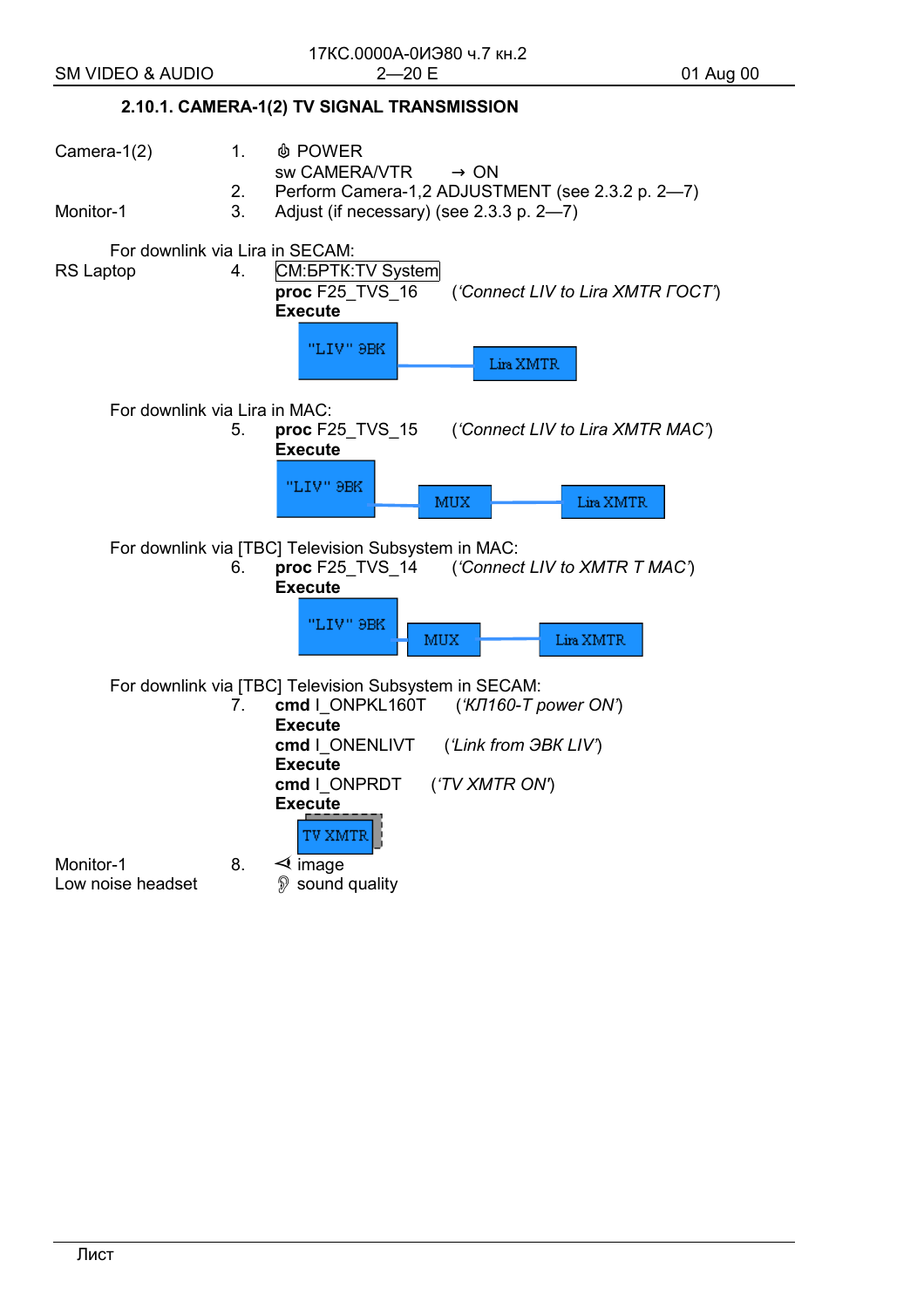|                                                      |             | 17КС.0000А-0ИЭ80 ч.7 кн.2                                                                                                                                 |                                                  |
|------------------------------------------------------|-------------|-----------------------------------------------------------------------------------------------------------------------------------------------------------|--------------------------------------------------|
| <b>SM VIDEO &amp; AUDIO</b>                          |             | $2 - 21E$                                                                                                                                                 | 01 Aug 00                                        |
| For downlink signal recording:                       |             |                                                                                                                                                           |                                                  |
| <b>VTR</b>                                           | 9.          | Open cassette compartment lid<br>Insert cassette aligning it with white marks<br>$\perp$ REC, PLAY (simultaneously)                                       | $\Box$ LED REC, PLAY<br><b>B</b> LED PAUSE       |
| Encoder in zone SW-2<br>11.<br>or                    |             | $\angle$ CAMERA-1(2)<br>10. Perform test recording on VTR (see 2.5.2)<br>Perform CAMERA-1 RECORDING (see 2.5.4)<br>Perform CAMERA-2 RECORDING (see 2.5.3) | $\Box$ CAMERA-1(2)                               |
|                                                      |             | 2.10.2. VIEWING RECEIVED SIGNAL                                                                                                                           |                                                  |
| Monitor-2                                            | $1_{-}$     | $\frac{1}{2}$ POWER<br>$\rightarrow$ ON                                                                                                                   |                                                  |
| After establishing communication<br><b>RS Laptop</b> | $2_{\cdot}$ | CM: <b><i>GPTK</i></b> : TV System<br>proc F25_TVS_24<br><b>Execute</b><br>TV RCVR<br><b>DeMUX</b>                                                        | ('Connect Lira RCVR to LIV MON')                 |
| Monitor-2<br>Low noise headset                       | 3.          | $\triangleleft$ image<br>imes sound quality ⊗                                                                                                             |                                                  |
|                                                      |             | 2.10.3. RECEIVED SIGNAL RECORDING                                                                                                                         |                                                  |
| <b>VTR</b>                                           | 1.          | Open cassette compartment lid<br>Insert cassette aligning it with white marks<br>$\perp$ REC, PLAY (simultaneously)                                       | $\Box$ LED REC, PLAY<br><b>E</b> LED PAUSE       |
| Monitor-2                                            | 2.          | $\frac{1}{2}$ POWER<br><b>ON</b>                                                                                                                          |                                                  |
| After establishing communication                     |             |                                                                                                                                                           |                                                  |
| RS Laptop                                            | 3.          | CM: <b><i>GPTK: TV System</i></b><br>proc F25_TVS_25<br><b>Execute</b><br>Lira receiver<br>DeMUX                                                          | ('Connect Lira RCVR to LIV recorder')            |
| <b>VTR</b>                                           | 4.          | $\frac{1}{2}$ PAUSE                                                                                                                                       | LED PAUSE<br>$\Box$ LED PLAY<br><b>N</b> LED REC |
| Monitor-2                                            | 5.          | knob COLOR, BRIGHT, PICTURE, SHARP<br>$\triangleleft$ image                                                                                               | ↶                                                |
| <b>VTR</b>                                           | 6.          | $\frac{1}{2}$ PAUSE                                                                                                                                       | <b>D</b> LED PAUSE<br>$\Box$ LED REC, PLAY       |
|                                                      |             | $\perp$ STOP<br>$\perp$ EJECT<br>Remove cassette and indicate event title and date on the label                                                           |                                                  |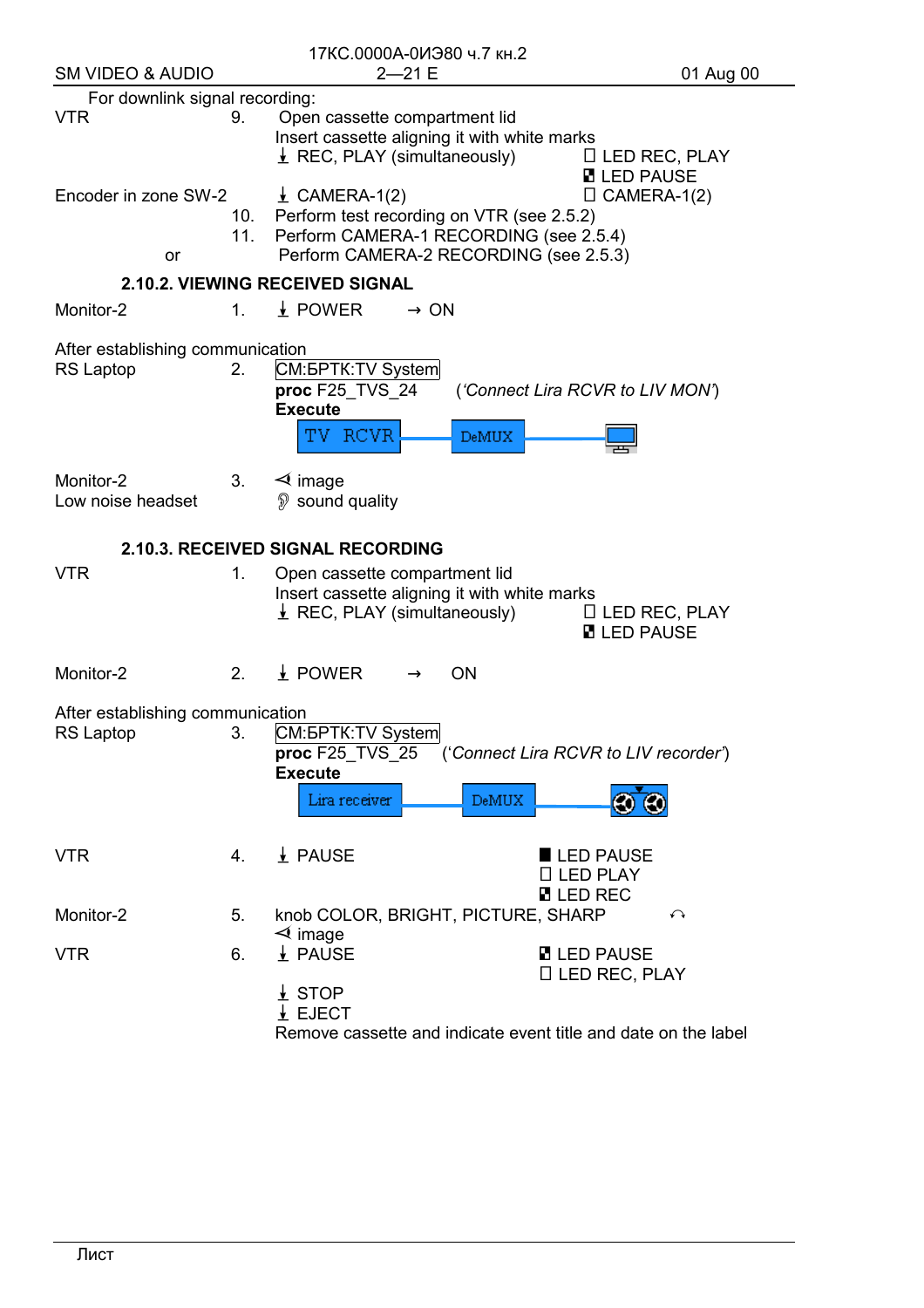|            |    | 2.10.4. CLOSEOUT OPERATIONS                                                                                            |
|------------|----|------------------------------------------------------------------------------------------------------------------------|
| RS Laptop  | 1. | CM: <b><i>GPTK: TV System</i></b><br>proc F25 TVS 26 ('Television OFF')<br><b>Execute</b>                              |
|            |    | <b>NOTE</b>                                                                                                            |
|            |    | There are no icons highlighted blue after proc<br>execution, except Lira XMTR and RCVR, which<br>may stay highlighted. |
|            | 2. | Deactivate portable lamps (see RODF: CON)                                                                              |
| Camera-1,2 | 3. | $\rightarrow$ PRE HEAT<br>sw CAMERA/VTR<br><b>@ POWER</b>                                                              |
| Converter  | 4. | ® CH1, CH2, CH3, CHG, INPUT (sequentially)<br>ED                                                                       |
| RS Laptop  | 5. | cmd I OFPLIVT ('LIV power OFF')                                                                                        |

Execute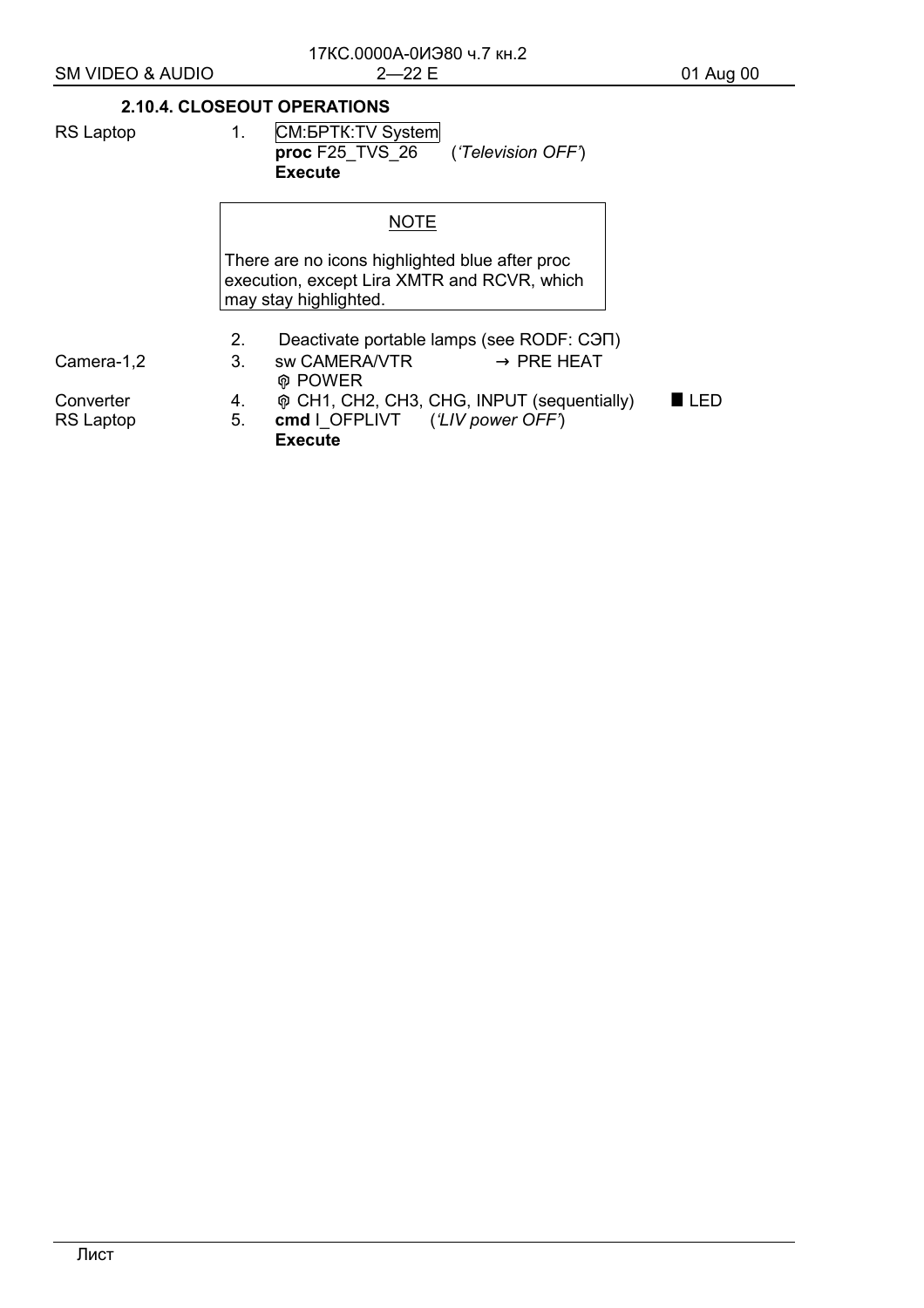# 3. AGAT-2 SYSTEM



## 3.1.1. SYSTEM ASSEMBLY AND ACTIVATION

|             |    | $\Pi \Pi C$ 23 (338) 1. $\sqrt{\varphi}$ AFAT 2 AUD/VIDEO        |
|-------------|----|------------------------------------------------------------------|
| Rack        | 2. | $\sqrt{\mathsf{Q}}$ ПИТ                                          |
|             | 3. | Set up configuration (see Figure 3.1-1)                          |
|             | 4. | Install joystick on the attachment site near the LED NUT (POWER) |
| $\Pi$ DC 23 | 5. | <b>IS AFAT 2 AUD/VIDEO</b>                                       |
| Rack        | 6. | ⊕ ПИТ<br>LED NAT (green)                                         |
|             |    | $\mathcal{D}$ fan noise                                          |
|             |    |                                                                  |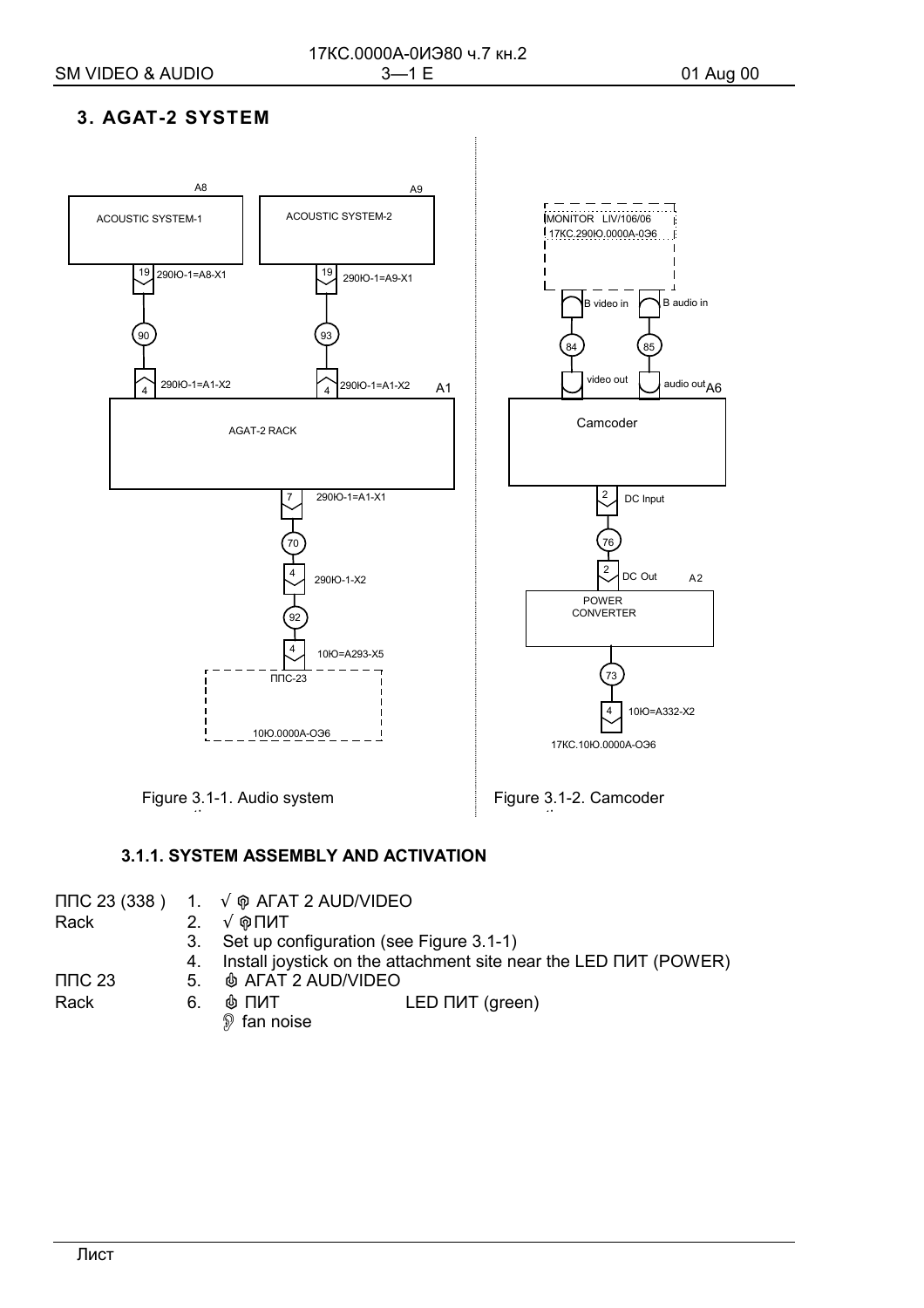## 3.1.2. VIDEORECORDING PLAYBACK

| RS Laptop                                                                                                                                                                                                                          | 1.<br>2.                             | Assemble hardware per Figure 3.1-2<br>CM: <b><i>GPTK</i></b> : TV System<br>cmd: I ONPLIVT ('LIV power ON')                                                                                                                                                                                                                                                                |                                                                                                                   |  |  |
|------------------------------------------------------------------------------------------------------------------------------------------------------------------------------------------------------------------------------------|--------------------------------------|----------------------------------------------------------------------------------------------------------------------------------------------------------------------------------------------------------------------------------------------------------------------------------------------------------------------------------------------------------------------------|-------------------------------------------------------------------------------------------------------------------|--|--|
|                                                                                                                                                                                                                                    |                                      | <b>Execute</b>                                                                                                                                                                                                                                                                                                                                                             |                                                                                                                   |  |  |
| Converter LIV<br>Camcoder                                                                                                                                                                                                          | 3.<br>4.                             | $\phi$ INPUT, CH1, CH2, CH3 (in order) $\Box$ LED (green)<br>$\frac{1}{2}$ and hold green pb of sw CAMERA/OFF/PLAYER<br>sw CAMERA/OFF/PLAYER $\rightarrow$ PLAYER<br>$\perp$ and hold pb EJECT (blue)<br>Move sw EJECT in the arrow direction<br>Insert cassette in cassette receiver<br>Open the door upwards camcoder<br>$\downarrow$ $\triangleright$ (Playback starts) |                                                                                                                   |  |  |
| <b>3.1.3. FILMING</b>                                                                                                                                                                                                              |                                      |                                                                                                                                                                                                                                                                                                                                                                            |                                                                                                                   |  |  |
|                                                                                                                                                                                                                                    | 1.                                   | <b>FILMING PREPARATION</b>                                                                                                                                                                                                                                                                                                                                                 |                                                                                                                   |  |  |
| or<br>Camcoder                                                                                                                                                                                                                     |                                      | 1. Switch the power on (see Figure 3.1-2)<br>Supply power battery<br>2. Insert blank video tape                                                                                                                                                                                                                                                                            |                                                                                                                   |  |  |
|                                                                                                                                                                                                                                    |                                      | sw AUTO LOCK<br>sw FOCUS<br>Remove lens cover and attach it to the holder<br>$\frac{1}{2}$ and hold green pb of sw CAMERA/OFF/PLAYER<br><b>sw CAMERA/OFF/PLAYER</b><br><b>SW STANDBY</b>                                                                                                                                                                                   | $\rightarrow$ Upper position (green label)<br>$\rightarrow$ AUTO<br>$\rightarrow$ CAMERA<br>$\rightarrow$ STANDBY |  |  |
| Viewfinder                                                                                                                                                                                                                         |                                      | $\Box$ STBY                                                                                                                                                                                                                                                                                                                                                                |                                                                                                                   |  |  |
|                                                                                                                                                                                                                                    | 2.                                   | <b>VIDEORECORDING</b>                                                                                                                                                                                                                                                                                                                                                      |                                                                                                                   |  |  |
|                                                                                                                                                                                                                                    |                                      | $\frac{1}{2}$ START/STOP                                                                                                                                                                                                                                                                                                                                                   | $\Box$ LED REC (in viewfinder)<br>$\Box$ LED TALLY (red light in front)                                           |  |  |
|                                                                                                                                                                                                                                    |                                      | To stop video recording momentary:<br>$\frac{1}{2}$ START/STOP                                                                                                                                                                                                                                                                                                             | $\Box$ LED STBY (in viewfinder)                                                                                   |  |  |
|                                                                                                                                                                                                                                    | 3.                                   | <b>TO FINISH RECODING</b>                                                                                                                                                                                                                                                                                                                                                  |                                                                                                                   |  |  |
| <b>ଜ STANDBY</b><br>$\rightarrow$ LOCK (to cover pb START/STOP)<br>$\frac{1}{2}$ and hold green pb of sw CAMERA/OFF/PLAYER<br>sw CAMERA/OFF/PLAYER<br>$\rightarrow$ OFF<br>Move sw EJECT in the arrow direction<br>Remove cassette |                                      |                                                                                                                                                                                                                                                                                                                                                                            |                                                                                                                   |  |  |
|                                                                                                                                                                                                                                    |                                      | <b>3.1.4. CHARGING THE BATTERY PACK</b>                                                                                                                                                                                                                                                                                                                                    |                                                                                                                   |  |  |
|                                                                                                                                                                                                                                    |                                      | <u>NOTE</u>                                                                                                                                                                                                                                                                                                                                                                |                                                                                                                   |  |  |
|                                                                                                                                                                                                                                    | 1. Charging time ~2 hours 20 minutes |                                                                                                                                                                                                                                                                                                                                                                            |                                                                                                                   |  |  |
| 2. Working time ~1 hour 15 minutes                                                                                                                                                                                                 |                                      |                                                                                                                                                                                                                                                                                                                                                                            |                                                                                                                   |  |  |

- 1. Install the battery on the battery charger
- 2. sw CHARGE/VTR  $\rightarrow$  CHARGE After charging is complete:

□ LED CHARGE (orange)<br>■ LED CHARGE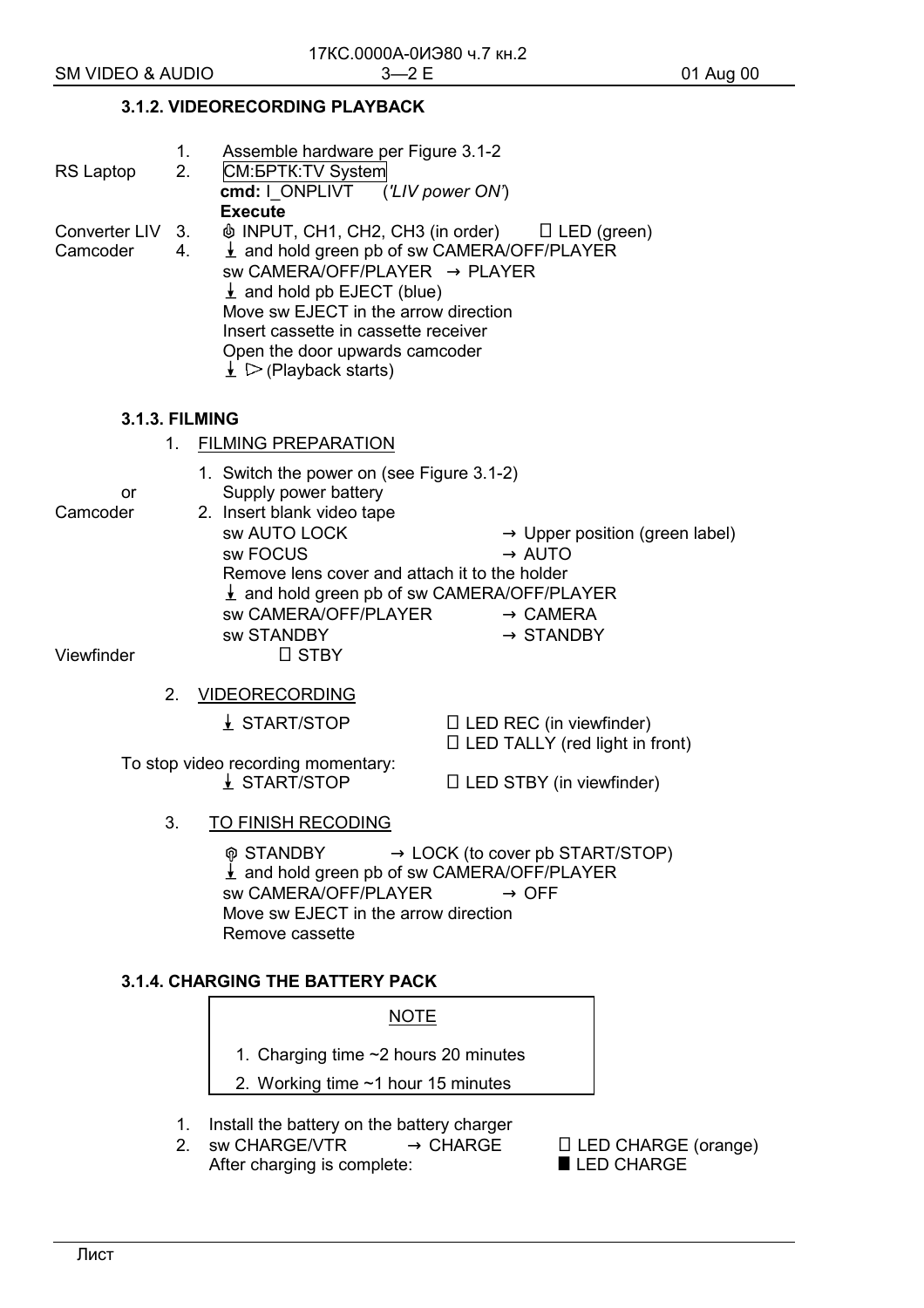## **4. GLISSER-M VIDEO SYSTEM**

## **4.1. CHARGING BATTERIES**

Do not obstruct the intake vents on the sides of the battery charger

**NOTE** 

1. Set up configuration



Figure 4.1. Battery Charging Configuration



- 2. Supply power to battery charger
	- **E** LED STATUS (battery charger preparing for operation)
	- $\Box$  LED STATUS (battery charger is ready to operate)
	- **E** LED CHARGE 1
	- $\blacksquare$  LED READY  $\blacksquare$  alternating (battery charger preparing for charging)
	- $\blacksquare$  LED CHARGE (battery charging  $\sim$ 3 hours)
	- **E** LED READY (battery charging complete, battery trimming in progress)
	- $\Box$  LED READY (battery trimming complete)

LED state after entire charging process complete:

- $\Box$  LED STATUS
- LED CHARGE
- $\Box$  ( $\Box$ ) LED READY
- 3. Shut off power from the battery charger
- 4. Depress and hold release levers Remove battery from battery charger
- 5. Disassemble configuration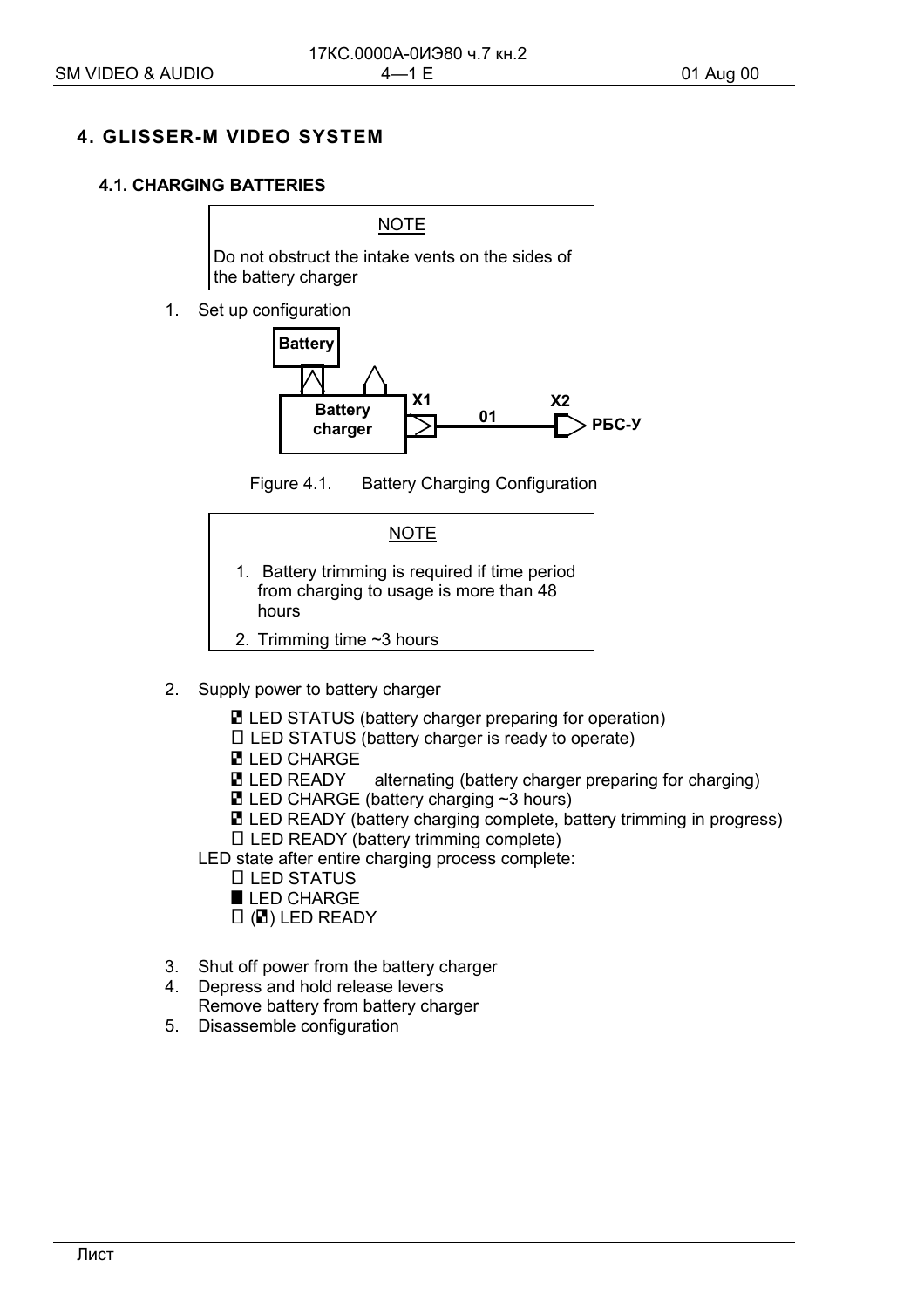## **4.2. EVA PREPARATION**

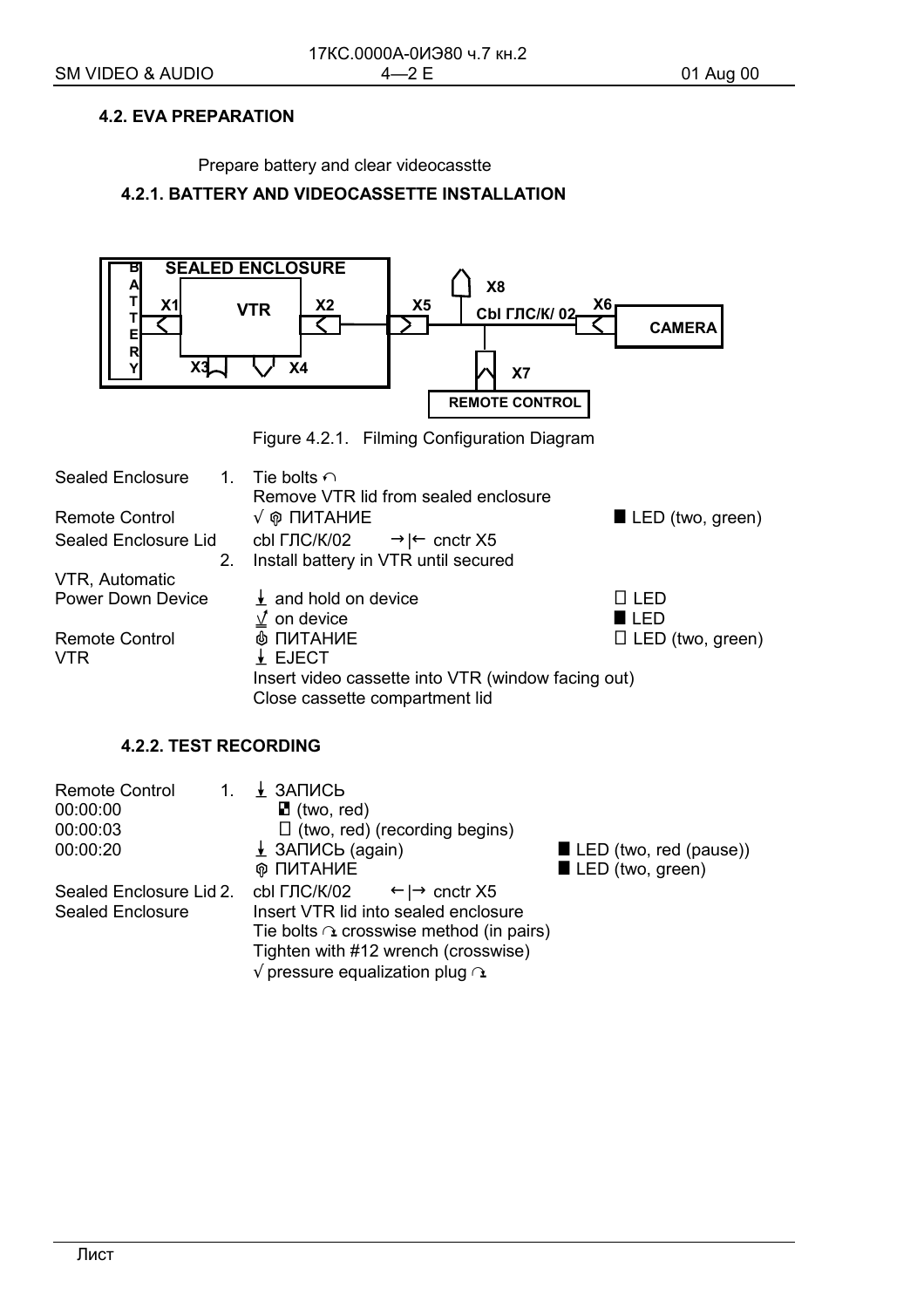

Figure 4.2.3. Filming and TV Transmission Configuration Diagram

1. Run cnctr X8 of cbl ГЛС/К/02 through multilayer insulater pocket flap for TV Transmitter

cnctr X8 of cbl ГЛС/К/02 →|← cnctr X8 of TV Transmitter Place TV Transmitter with switch facing out, antenna cnctr up Stow TV Transmitter in multilayer insulater pocket ] Extend cbl ГЛС/К/02 <br>
simultaneosly Antenna →|← cnctr TV transmitter

TV transmitter & ПИТ # LED

Close pocket flap

Remote

control 2.  $\sqrt{\varphi}$  ΠИТАНИЕ  $\blacksquare$  LED (two) cnctr X5 of cbl  $\Gamma$ ЛС/К/02  $\rightarrow$ |← cnctr X5 of sealed enclosure Secure safety springhooks on ribs of sealed enclosure (near cnctr X5) Close flap of sealed enclosure lid Install remote control and TV camera on multilayer insulater Stow cbl ГЛС/К/02 in thermal insulation pocket Secure TV camera with rubber harness (if necessary)

## **4.2.4. PORTABLE BRACKET PREPARATION**

Portable Bracket Transitional rack  $\leftrightarrow$  Upper MM3 (mech-magnetic latch) Sealed Encloser Bottom side Screw transitional rack in Tighten trasitional rack with wrench  $S = 19$  mm Portable Bracket  $\sqrt{\text{telescopic rod}} \rightarrow \leftarrow \text{Lower MM3 (mech-magnetic latch)}$ Secure lower ММЗ Secure and fold completelyt telescopic rod Close and secure clamp Two holders  $\rightarrow$  lower position

Verify lower plate opens and closes freely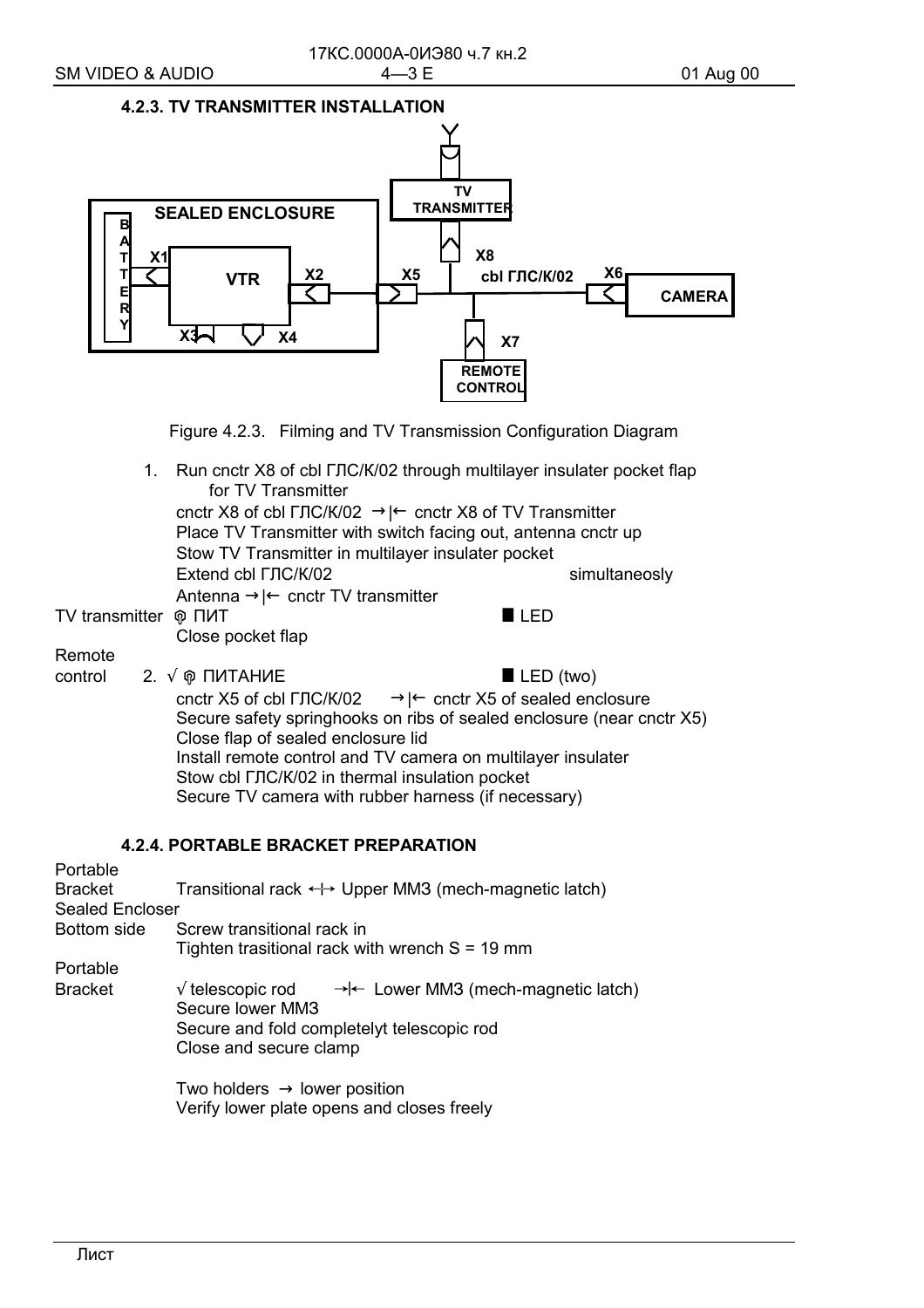

## **4.3. USING THE SYSTEM DURING EVA**

|          | JOTF                                                                                                              |
|----------|-------------------------------------------------------------------------------------------------------------------|
| 1.<br>2. | Recording and transmit to station modes are compatible<br>The battery charge is sufficient for<br>In record mode  |
|          | $\sim$ 3 hours of continuous operation (including Pause and Stop modes)<br>In transmit to station mode            |
|          | $\sim$ 2 hours of continuous operation (including Pause and Stop modes)<br>In record and transmit to station mode |
|          | $\sim$ 1 hour of continuous operation (including Pause and Stop modes)                                            |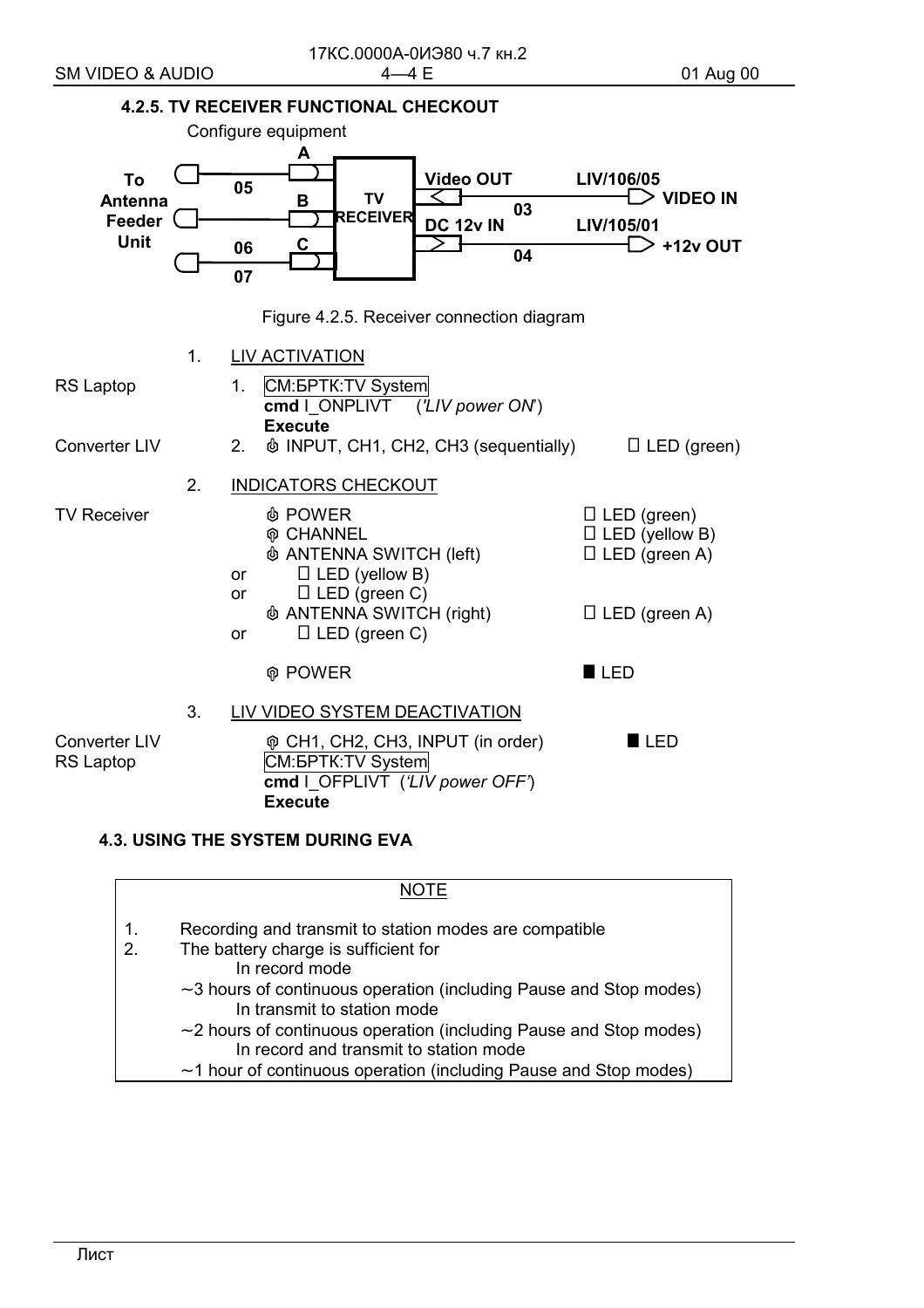#### **4.3.1. RECORDING ON VTR**

#### 1. PREPARATION

Select subject for filming

Remote Control  $\qquad \qquad \oplus$  ПИТАНИЕ  $\qquad \qquad \Box$  LED (two, green)

 $\perp$  3ANNCb **E** LED (two, red) (~3 seconds)

 $\Box$  LED (two, red) (recording begins)

### NOTE

When operating:

 $\blacksquare$  two LED red occasionally - tape in video cassette or battery charge is running out

■ two LED red frequently - tape in video cassette or battery charge has run out

#### 2. SETTING VTR INTO PAUSE MODE

 $\perp$  3ANUCb (again)  $\parallel$  LED (two, red) (pause mode)

NOTE

After operating for 5 minutes in PAUSE mode VTR automatically goes into STOP mode without visible indication changings

If interval is more then 5 minutes or recording has stopped

**⊕ ПИТАНИЕ**  $\blacksquare$  LED (two, green)

## 3. USING PORTABLE BRACKET

 Find an empty part of station handrail not less 20 centimeters in length.  $\sqrt{ }$  The filming subject can be shot Secure portable bracket on handrail with clasp Open clamp Place clamp upper part on handrail close clamp √ Connection is tight Securing detents  $\rightarrow$  vertical position  $\sqrt{ }$  Connection is tight Open upper mech-magnetic latch (ММЗ) Install transitional rack connected to sealed encloser (ГБ) with spherical end into ММЗ socket Secure sealed ecloser (ГБ) on telescopic rod by clasp with holder Open lower ММЗ Telescopic rod  $\leftrightarrow$  (Camera coarse aiming on filming subject) Close lower ММЗ Release rod holders Set requiring length of telescopic rodand tighten rod holders Upper MM3 Transitional rack  $\curvearrowright$  (Camera fine aiming on filming subject) Close ММЗ When work is complete: Disassemble portable bracket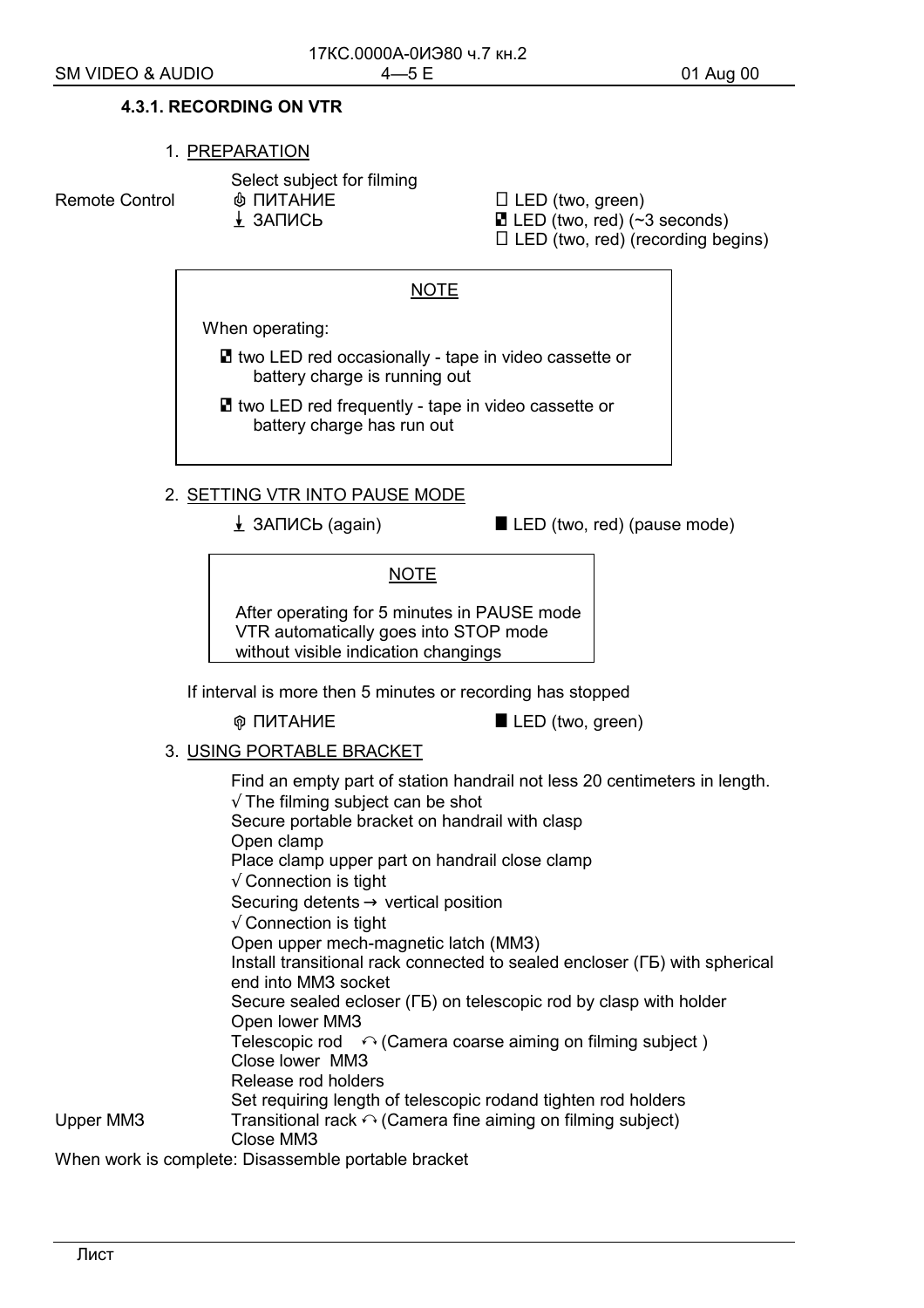|                                                                                                                                                              |                      | 4.3.2. TRANSMISSION OF VIDEO SIGNAL TO STATION                                                                                                                                  |                                                                                                   |
|--------------------------------------------------------------------------------------------------------------------------------------------------------------|----------------------|---------------------------------------------------------------------------------------------------------------------------------------------------------------------------------|---------------------------------------------------------------------------------------------------|
| 1.                                                                                                                                                           |                      | PREPARATION FOR TRANSMISSION                                                                                                                                                    |                                                                                                   |
| <b>VTR LIV/106/05</b><br><b>RS Laptop</b>                                                                                                                    | 1.<br>2.             | Configure equipment (see Figure 4.2.5.)<br>sw VIDEO IN CAMERA/LINE $\rightarrow$ LINE<br>CM: <b><i>GPTK</i></b> : TV System<br>cmd I ONPLIVT ('LIV power ON')<br><b>Execute</b> |                                                                                                   |
| Converter LIV<br><b>TV Receiver</b>                                                                                                                          | 3.<br>or             | <b><math>\phi</math> INPUT, CH1, CH2, CH3 (sequentially)</b><br><b><i>A</i></b> POWER<br><b>M</b> CHANNEL<br><b><i>I</i></b> ANTENNA SWITCH (left)<br>$\Box$ LED (yellow B)     | $\Box$ LED (green)<br>$\Box$ LED (green)<br>$\Box$ LED (yellow B)<br>$\Box$ LED (green A)         |
|                                                                                                                                                              | or<br>or             | $\Box$ LED (green C)<br><b><i><math>\phi</math> ANTENNA SWITCH (right)</i></b><br>$\Box$ LED (green C)                                                                          | $\Box$ LED (green A)                                                                              |
| 2.                                                                                                                                                           |                      | <b>SIGNAL TRANSMITTING</b>                                                                                                                                                      |                                                                                                   |
|                                                                                                                                                              |                      | <b>NOTE</b>                                                                                                                                                                     |                                                                                                   |
|                                                                                                                                                              |                      | Operator (crew memeber) on board commands to EVA-<br>1(2) to activate video system and TV Transmitter                                                                           |                                                                                                   |
| <b>TV Transmitter</b><br><b>Remote Control</b><br><b>TV Receiver</b>                                                                                         | 1.<br>2.             | Ф ПИТАНИЕ<br>⊕ ПИТ<br>$\Box$ indicator SIGNAL STRENGTH (third of the scale or more lit)                                                                                         | $\Box$ LED (two, green)<br>$\Box$ LED (green)                                                     |
| Operator (crew member) on board monitors the Monitor-2<br>(LIV/106/06) image and commands to change Camera or<br>TV Transmitter Antenna position if required |                      |                                                                                                                                                                                 |                                                                                                   |
| 3.                                                                                                                                                           |                      | TRANSMISSION CLOSEOUT                                                                                                                                                           |                                                                                                   |
| <b>TV TRANSMITTER</b><br><b>Remote Control</b><br><b>TV RECEIVER</b><br>Converter                                                                            | 1.<br>2.<br>3.<br>4. | ® UNL<br><b>© ПИТАНИЕ</b><br><b>@ POWER</b><br>o CH1, CH2, CH3, INPUT (sequentially)                                                                                            | LED (green)<br>$\blacksquare$ 2 LED (green)<br>$\blacksquare$ 2 LED (green)<br>$\blacksquare$ LED |
| <b>RS Laptop</b>                                                                                                                                             | 5.                   | CM: <b><i>GPTK</i></b> : TV System<br>cmd   OFPLIVT ('LIV power OFF')<br><b>Execute</b>                                                                                         |                                                                                                   |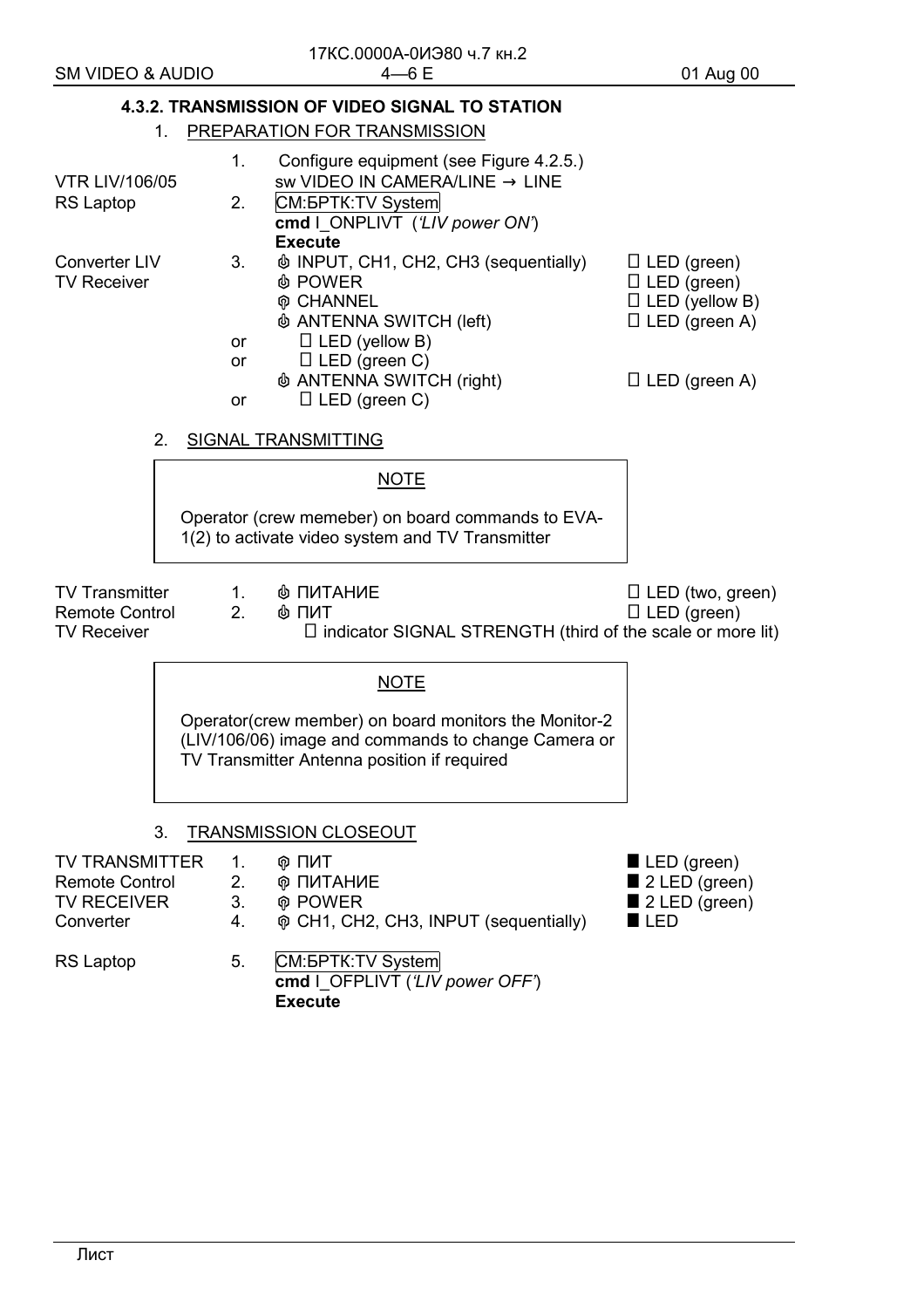## **4.4. OPERATING VIDEO SYSTEM AFTER EVA**

## **4.4.1. VIDEO SYSTEM DISASSEMBLY**

| cbl ГЛС/02             | $1_{-}$        | cnctr $X5 \leftrightarrow$ cnctr X5 Sealed Encloser<br>cnctr $X8 \leftrightarrow$ cnctr X8 TV Transmitter<br>TV Transmitter Antenna $\longleftrightarrow$ TV Transmitter<br>Remove TV Transmitter from multilayer insulater |                                 |
|------------------------|----------------|-----------------------------------------------------------------------------------------------------------------------------------------------------------------------------------------------------------------------------|---------------------------------|
| Sealed Encloser Lid 2. |                | Plug KB $\Box$<br>Plug КВД $\cap$<br>Plug KB $\Box$<br>Clamp bolts $\cap$                                                                                                                                                   |                                 |
|                        |                | Remove Sealed Encloser Lid with VTR from Sealed Encloser                                                                                                                                                                    |                                 |
| cbl ГЛС/02             | 3.             | cnctr $X5 \rightarrow \leftarrow$ cnctr X5 Sealed Encloser                                                                                                                                                                  |                                 |
| Remote Control         | 4.             | <b>INTAHUE</b>                                                                                                                                                                                                              | $\Box$ LED (two, green)         |
| <b>VTR</b>             | 5.             | $\frac{1}{2}$ EJECT                                                                                                                                                                                                         |                                 |
|                        |                | Remove cassette from VTR                                                                                                                                                                                                    |                                 |
|                        |                | Indicate event date on cassette                                                                                                                                                                                             |                                 |
|                        |                | Put cassette in cassette case                                                                                                                                                                                               |                                 |
|                        |                | Stow cassette in kit-bag                                                                                                                                                                                                    |                                 |
|                        |                | Close cassette compartment                                                                                                                                                                                                  |                                 |
| Remote Control         | 6.             | <b>® ПИТАНИЕ</b>                                                                                                                                                                                                            | $\blacksquare$ LED (two, green) |
|                        |                |                                                                                                                                                                                                                             |                                 |
| cbl ГЛС/02             | 7 <sub>1</sub> | cnctr $X5 \leftrightarrow$ cnctr X5 of Sealed Encloser                                                                                                                                                                      |                                 |

## **4.4.2. BATTERY DISCHARGING**

Battery discharger 1.  $\circledcirc$ 

2. Configure equipment

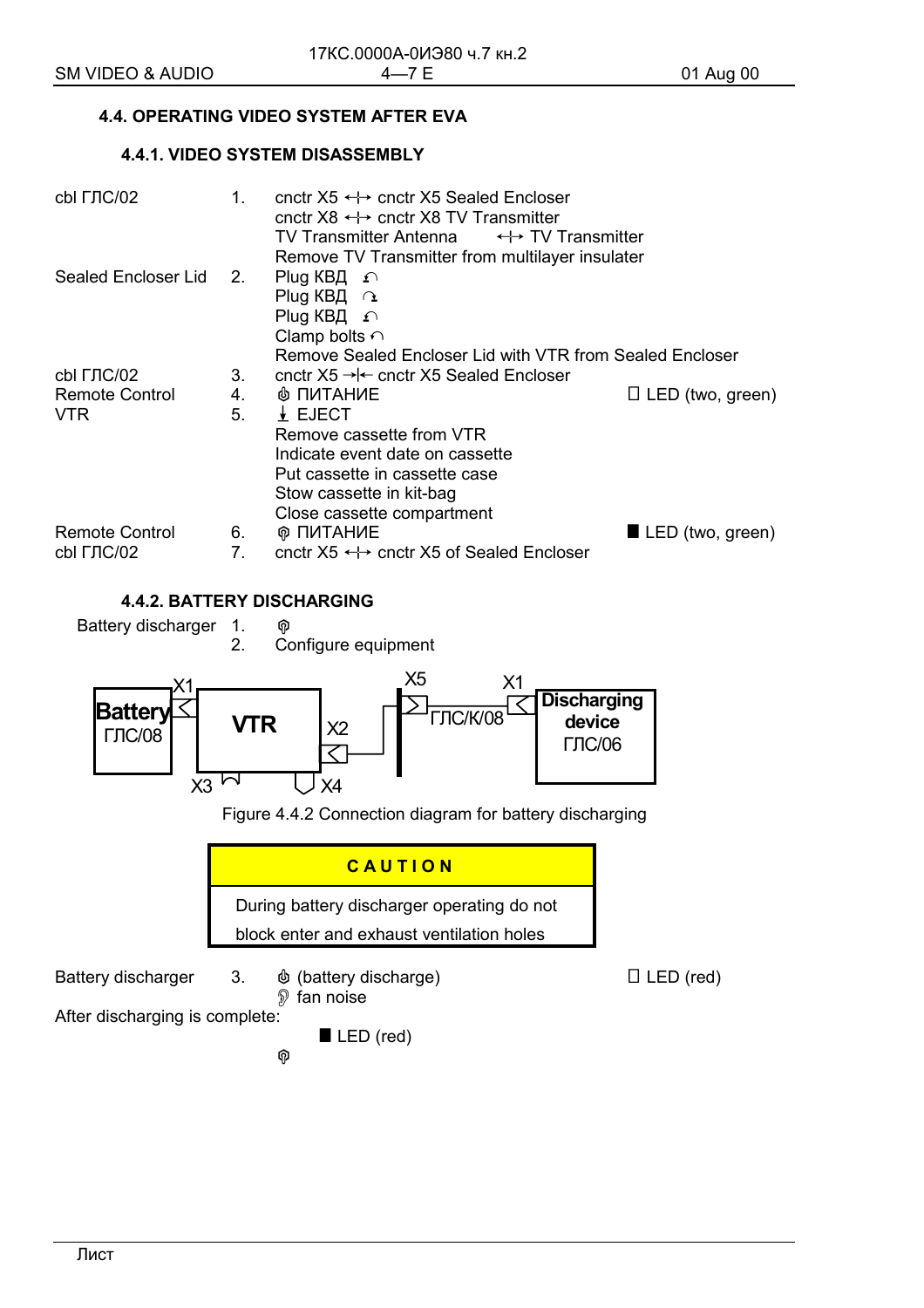## **4.4.3. DISASSEMBLING CONFIGURATION**

| <b>VTR</b> | 1. | Release levers $\rightarrow$ Press and hold<br>Battery $\leftrightarrow$ VTR adapter<br><b>Close Sealed Encloser Lid</b><br>Corner clamp bolts $\cap$                                                      |
|------------|----|------------------------------------------------------------------------------------------------------------------------------------------------------------------------------------------------------------|
|            |    | Portable bracket 2. Transitional rack unscrew from Camera<br>Transitional rack $\rightarrow$ + upper MM3<br>Upper MM3 $\rightarrow$ Close<br>Furl the telescopic rod<br>Secure telescopic rod with holders |

## **4.5. CONNECTION TO LIV SYSTEM**

1. Configure equipment



Figure 4.5. Connection to LIV video system diagram

RS Laptop 2. CM: **GM: BPTK: TV System cmd** I\_ONPLIVT (*'LIV power ON'*) **Execute** 

|  | CAUTION |  |
|--|---------|--|
|  |         |  |

 Prior to powering on LIV video system Camera-1,2 POWER sw should be set to OFF, CAMERA/VTR sw should be set to PRE HEAT and Mixer control knobs 0-10 1,2,3,4 should be set to 0

| Converter LIV<br>VTR ГЛС/01 | 3.<br>4. | <b><math>\phi</math> INPUT, CH1, CH2, CH3, CHG (sequentially)</b><br>$\Box$ LED (green)<br>$\downarrow$ EJECT<br>Insert cassette<br>Close cassette compartment |
|-----------------------------|----------|----------------------------------------------------------------------------------------------------------------------------------------------------------------|
| <b>VTR LIV/106/05</b>       | 5.       | <b>sw VIDEO IN CAMERA/LINE</b><br>$\rightarrow$ LINE                                                                                                           |
| VTR ГЛС/01<br>Monitor $-1$  | 6.       | Rewind the tape to the event begining                                                                                                                          |
| (LIV/106/06)                |          | $\triangleleft$ Event begining                                                                                                                                 |